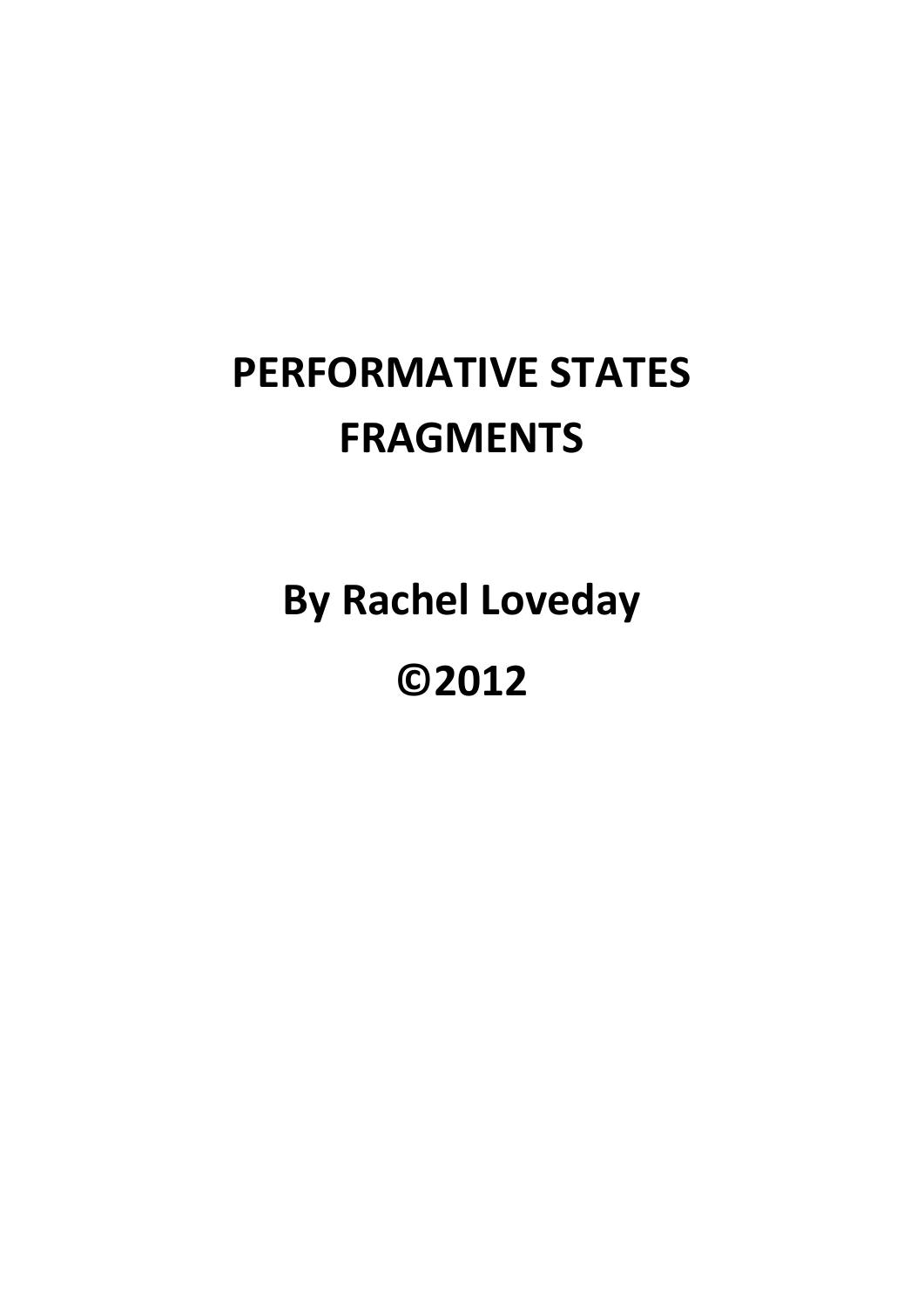#### **PERFORMATIVE STATE #1: THE LIST**

*Lights Up*

*A woman is standing alone on the stage, she is under a lot of stress.*

**WOMAN:** I am *not* a Bridezilla! Weddings are big! Special! Stressful! Everyone gives their opinion, claiming that "they're just Trying to help" but they're really not and I've got so much To do!

*The woman starts listing things to do by lifting her fingers.*

Floral arrangements, seating charts, double checking that there's nothing on the menu that contains nuts, berries or shellfish. Making sure the tables are done, that the band will get here on time. I've got to pick up my \$10,000 dress, my \$5,000 veil, my garter, my jewellery, my bitch sister, my arrogant brother, my pain-in-the-arse-to-be-in-laws, my *special* knife to make sure the groomsmen won't fuck the bridesmaids, I don't need that drama! I've still got to hire a make-up artist, the hairdresser, the DJ, the cake baker, the candlestick maker, bartenders, bouncer, security guards, exterminator, plumber, electrician, dance floor cleaner, cutlery polisher. Absolutely nothing is allowed to go wrong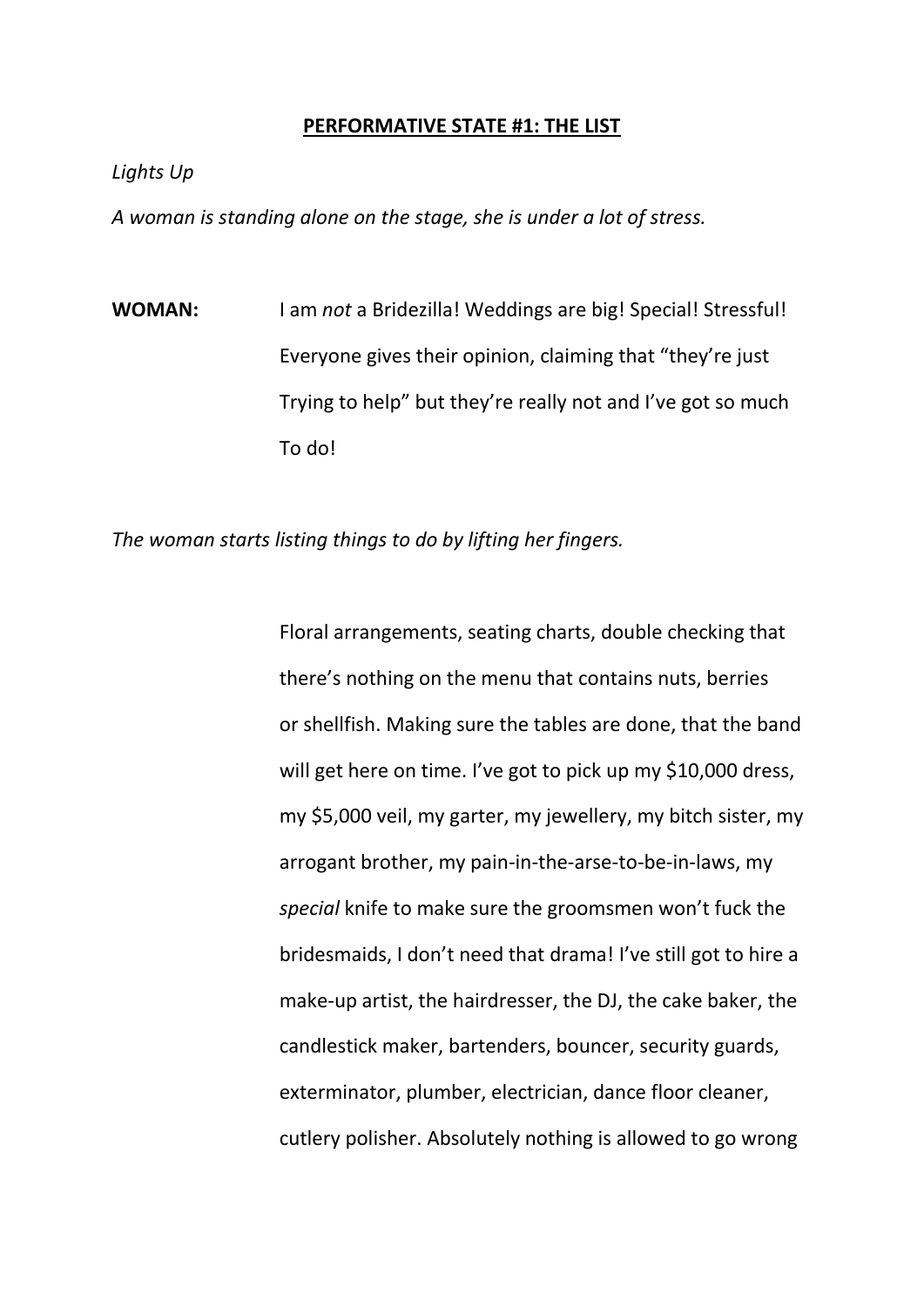at my wedding! Everything needs...no..has to be perfect!

so are you coming to my wedding or not!?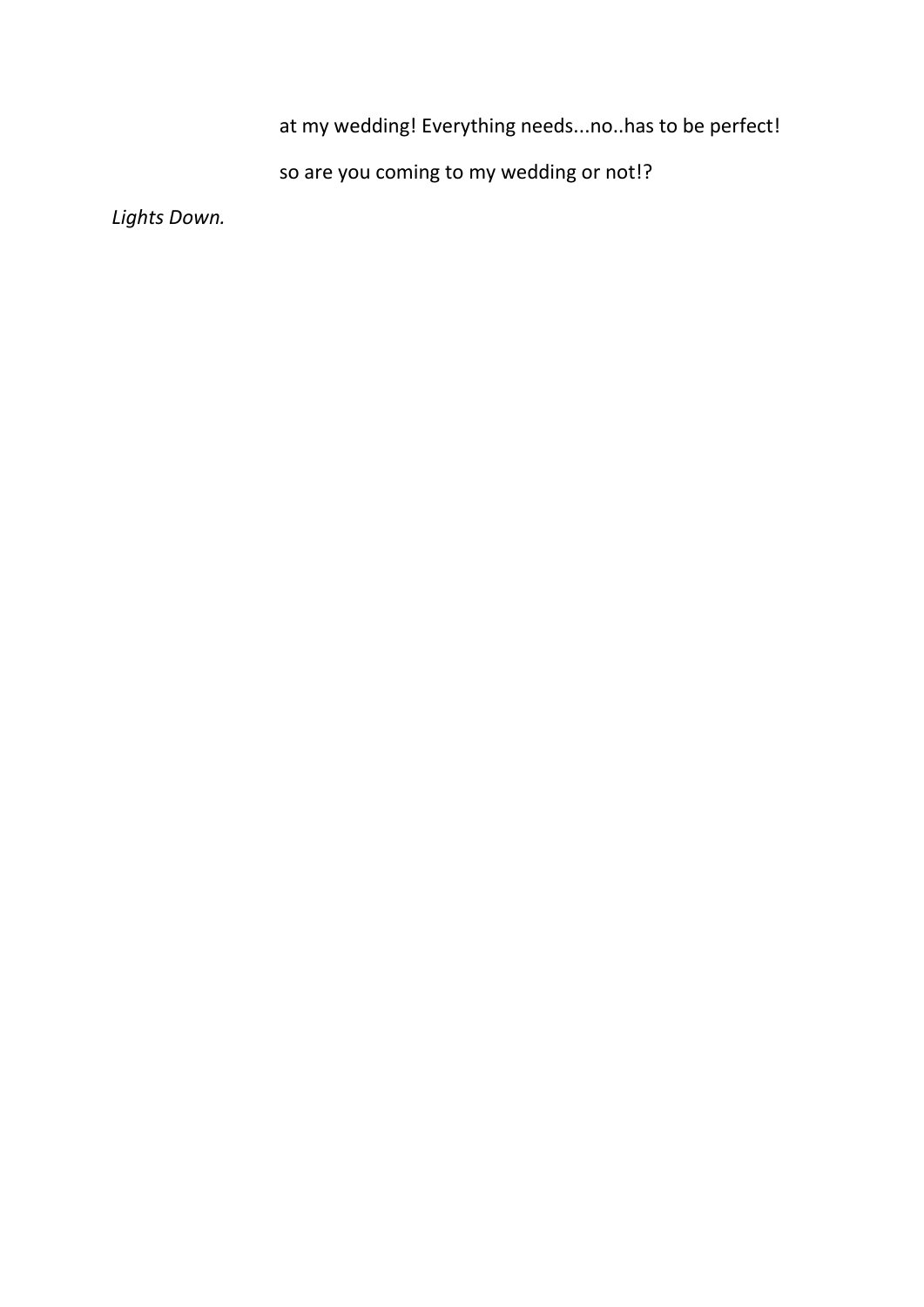#### **PERFORMATIVE STATE #2: THE SCHEDULE**

*Lights Up*

*A slim woman is standing alone on stage, with both of her hands on her belly.*

**WOMAN:** I know that they say it's bad luck to tell people before the three month mark, but I'm just so happy and so excited! my Bill and I have been trying for two years and it's finally happened! And I have a plan! I'm going to do some exercise throughout the pregnancy, not a lot, but enough that I won't gain too much weight, my sister gained 30kg during her pregnancy, her son is now two and she still hasn't lost the weight. I'll have an ultrasound at 12 weeks, I'll find out my baby's sex at 18 weeks, then I'll start baby shopping and thinking of names, I've thought of a few already, but it'll be easier once we know. At 25 weeks, Bill and I are going on a "babymoon" to have some quality couple time before our little blessing comes along. At 30 weeks, I'll go on maternity leave, I know I'll be at home for a good reason but I'm using to working non-stop, but I'll get use to it. At 32 weeks, Bill is going to start working from home, he doesn't want me to be alone with the baby and he's a wonderful man and will be a wonderful father and I have the feeling I'll be the disciplinarian. I hope I don't have to have a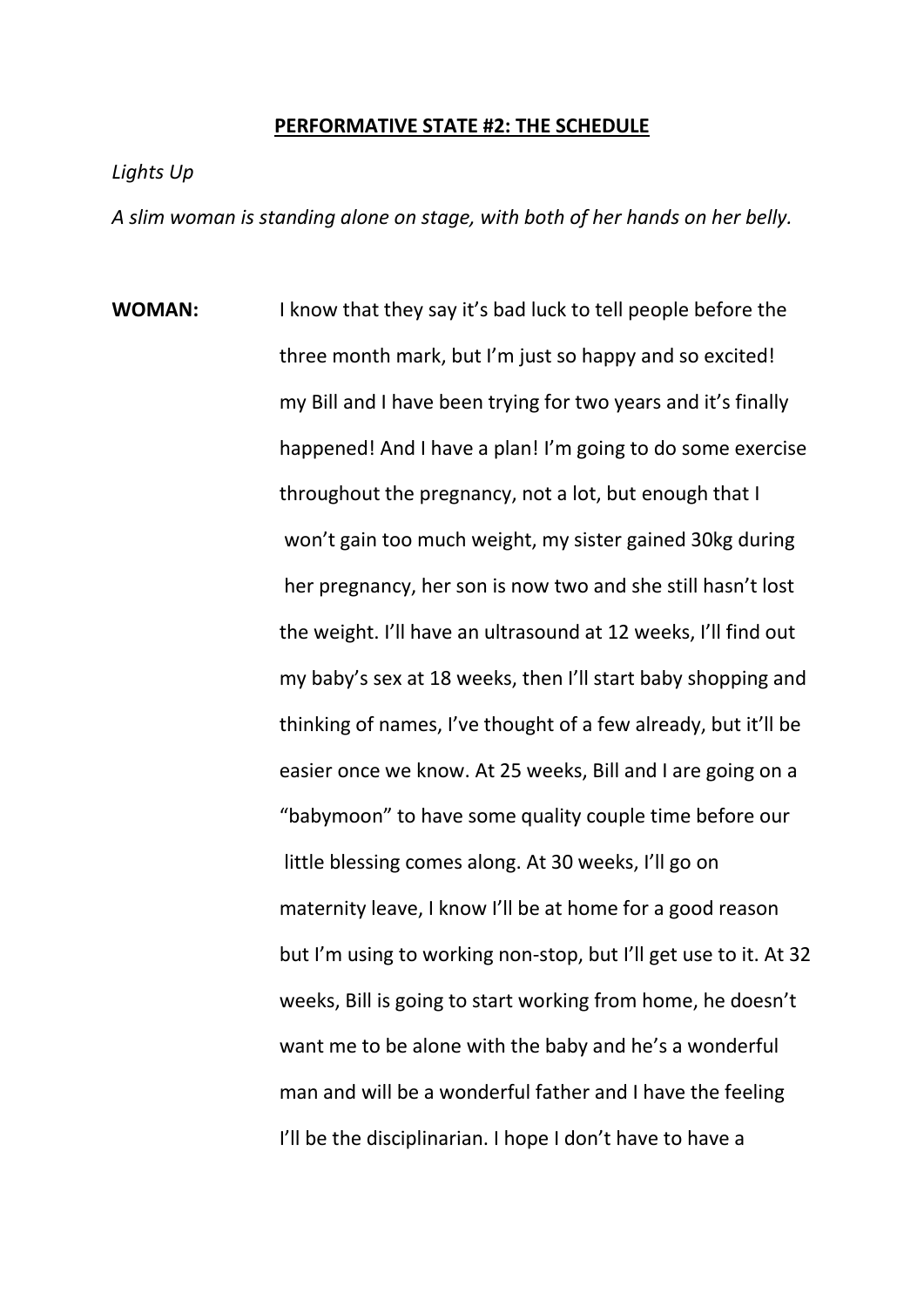C-Section, I've heard the recovery's longer, I want to be at

home with my baby, not a hospital room.

*The woman pauses, with her hands still on her belly and looks down happily at it.*

I can't wait to meet our baby.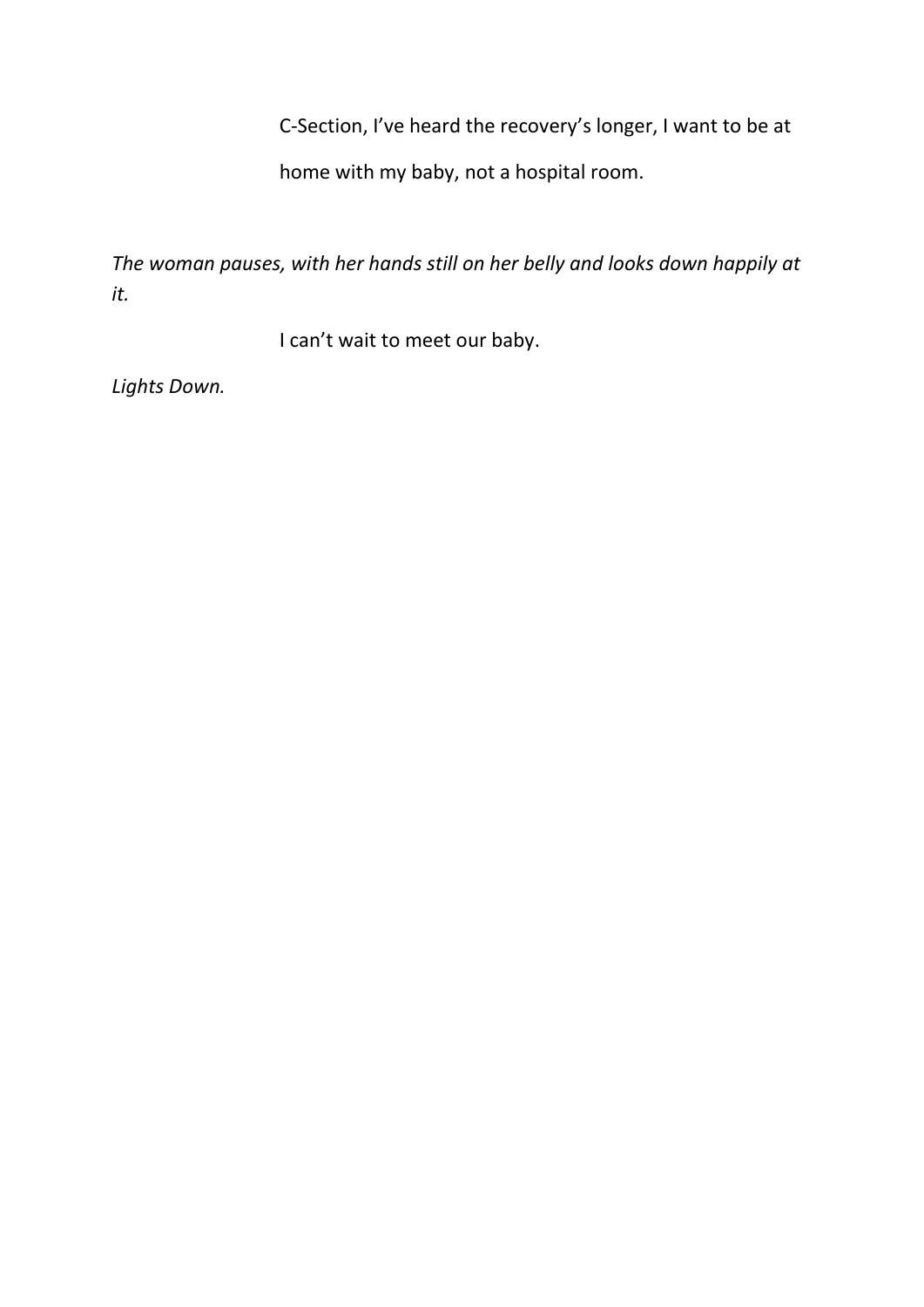# **PERFORMATIVE STATE #3: THE REHEARSAL**

*Lights Up*

*A woman is setting her dinner table for dinner, she is rehearsing a confession that she is about to give to her husband, she is waiting for him to come home.*

**WOMAN:** Hi honey! How was your day? Good? That's good. My day? Oh, my day, I had to give one boy detention, but other than that it was fine. What's for dinner? Only your favourite fettuccini alfredo. *Stop stalling woman, just do it!* 

*The woman sits down, grabbing invisible hands.*

Ah honey, I've got something to tell you.

*Woman confesses, quickly, as if out of breathe.*

I've-been-having-an-affair-for-the-last-six-months-but-it'sover-now-it-didn't-mean-anything-it-was-a-mistake-pleaseplease-forgive-me! Honey, please don't cry. Honey, please say something, anything!

*Woman takes a breath, slaps her hand to her forehead.*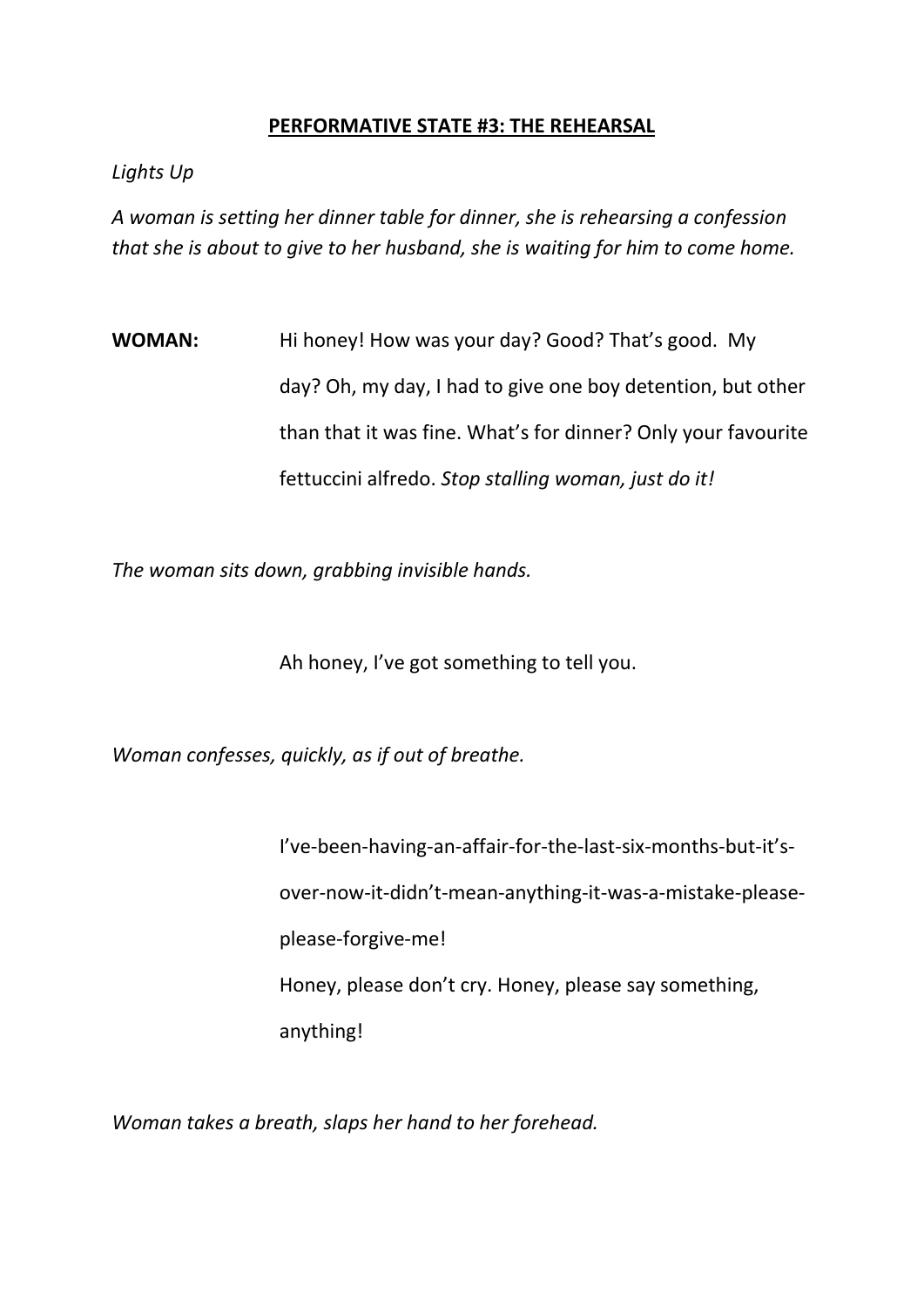# Fuck! This is going to suck!

*Woman gets up from the table and walks towards the kitchen*, *she turns around when she hears a door open and starts walking back to the table when she hears the door shut. She takes a breath.*

Hi honey, how was your day?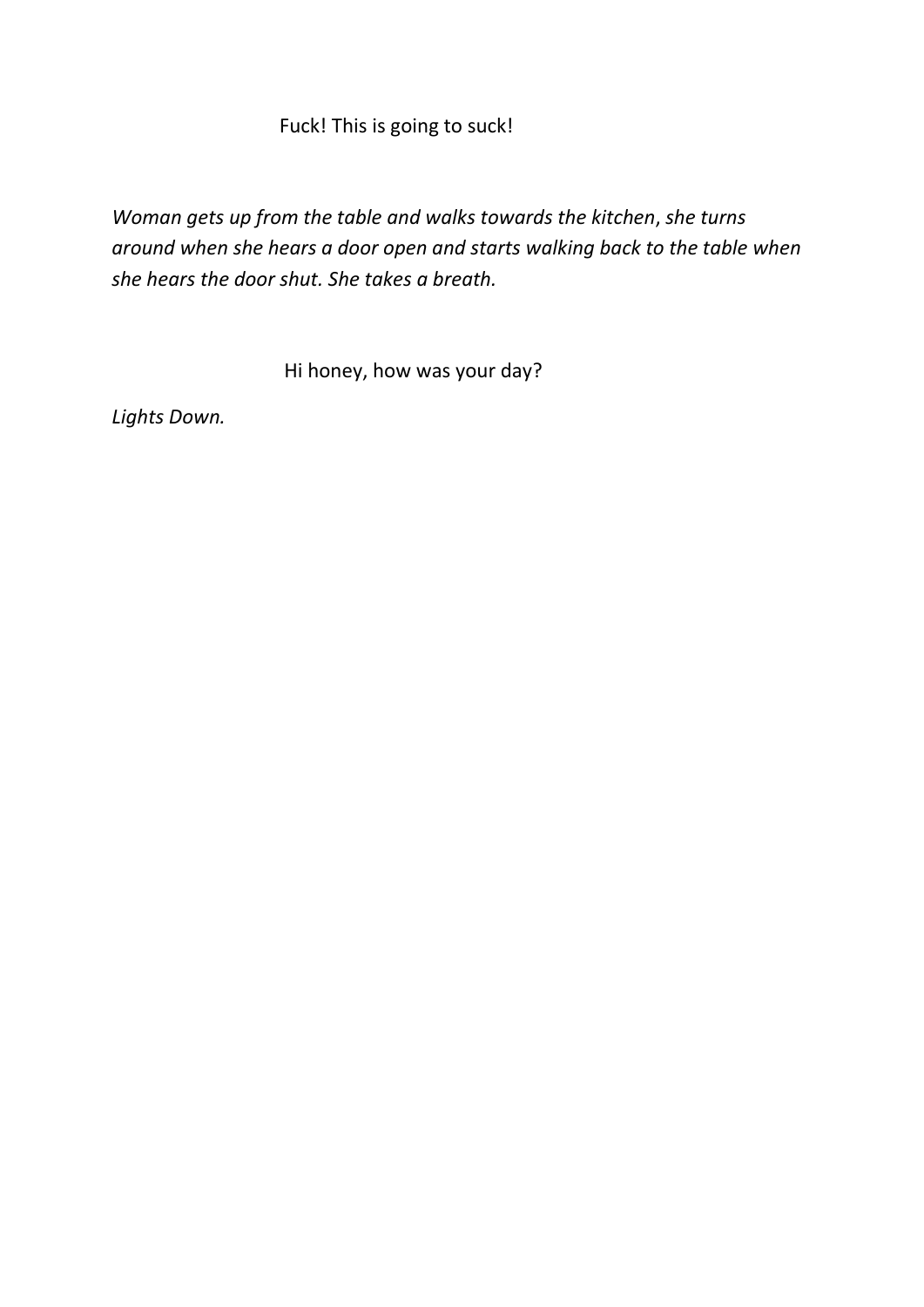#### **PERFORMATIVE STATE #4: THE EPISTLE**

*Lights Up*

*A woman is standing alone on the stage, with a letter in her hand.*

**WOMAN:** Dear Mr Figg, I'm *so* sorry that I wasn't the compliant employee that you wanted me to be, I really wish I could have served you better. But I guess my figure wasn't that flattering when it was bent over the desk, however I did warn you that the fat on my body is on my hips, not my waist and you're not exactly ripped either. By the way, the "why have a six pack when you can have a whole keg" joke is getting old and by the way, I prefer a six pack, a keg's just too heavy for my liking.

> I also wish that I could have served the company better too, I guess it wasn't enough that I met deadlines, worked overtime pretty much every weekend and organised the office Christmas party every year for the five years that I worked for you. But I guess you believe the young, thin, perky, twenty-something female employees who kiss your arse and laugh at your jokes are better at serving the company than I ever would be, by the way, Tracy steals office supplies, Tania is constantly hung over and both Kendra and your eager assistant, Trevor laugh at you, NOT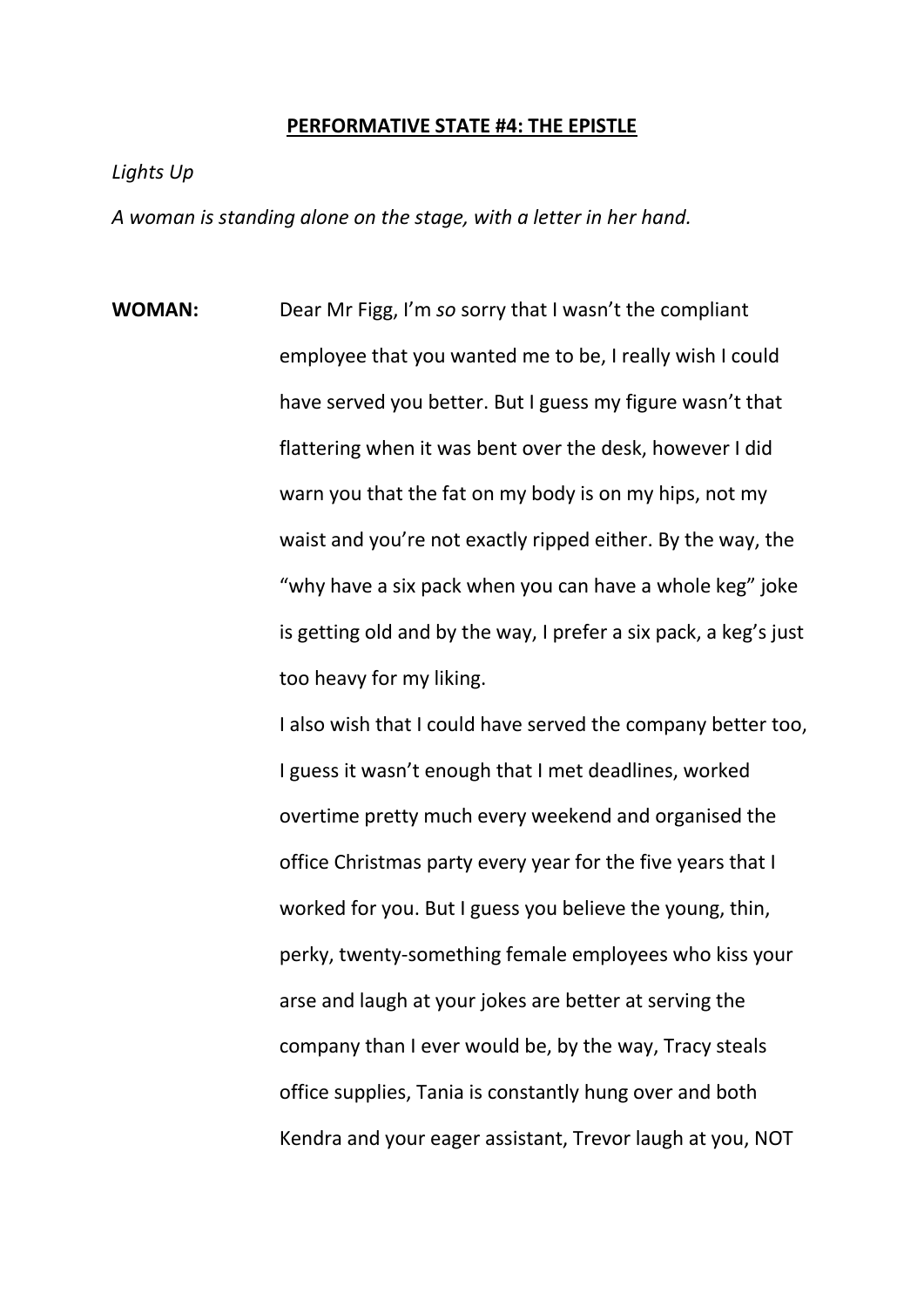with you when they're getting it on every Thursday in the conference room.

That being said, I would like to thank you for the five years that you have employed me for, I have certainly learnt a lot and have had invaluable experiences working for you and under you and I'm sure you will certainly learn a lot too, when you are arrested for embezzlement, sexual assault and rape, which I'm sure will happen very soon as I gave a copy of several emails as well as video and audio footage of your "escapades" to the media and to the police. I wish you all the best in the future. Kind regards.

Hillary Gardner, your former Head of Finance.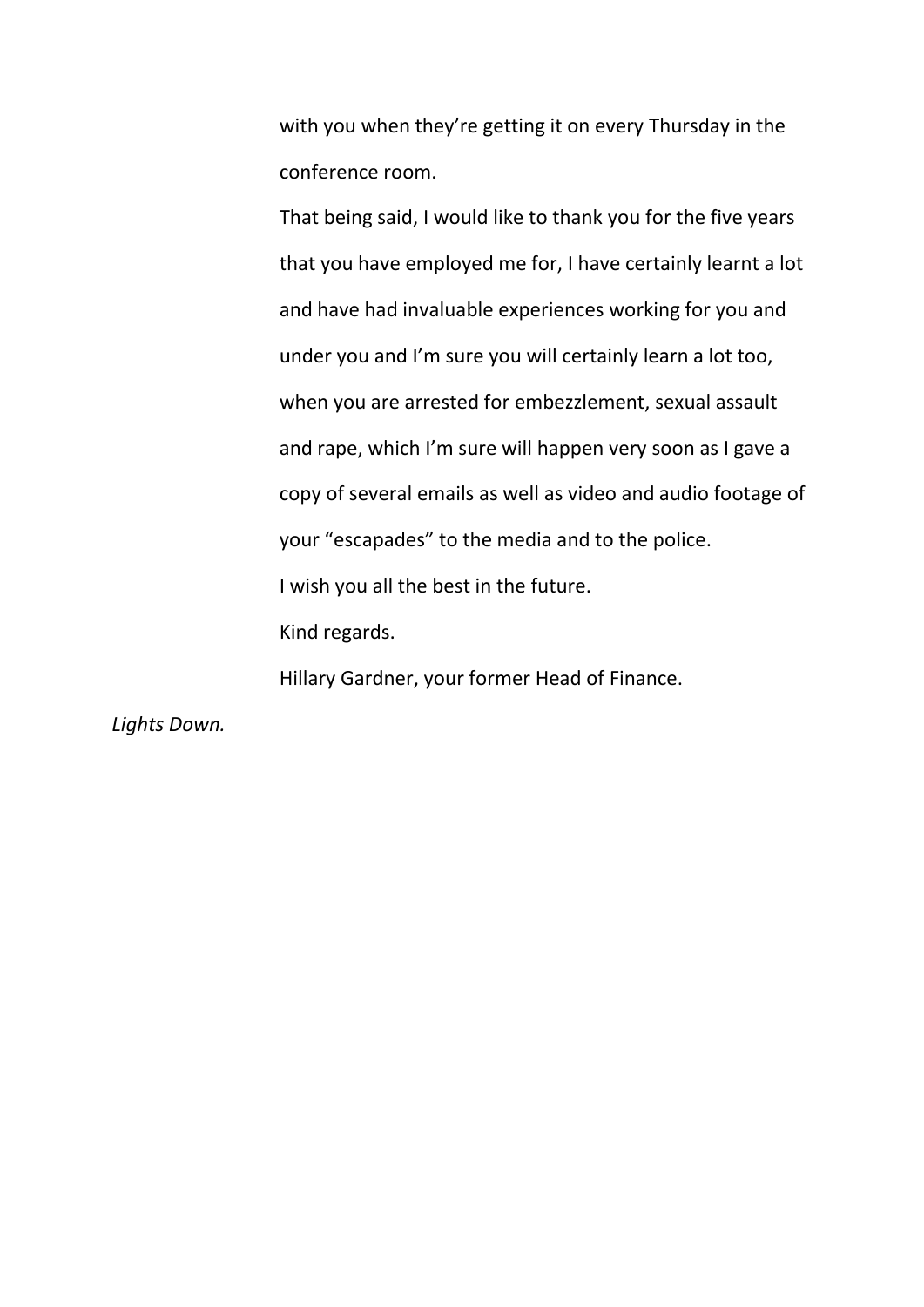## **PERFORMATIVE STATE #5: THE DIARY/JOURNAL**

*Lights Up.*

*A young woman is on stage, with a journal in her hand, she is about to start writing.*

**WOMAN** *(writing)*: Dear Diary, today I finally did it! I got rid of that bitch! What was her name? Emma? Emmeline? Elly? No Esther! Esther Lee, who works with John in accounting. She thought that she could prance around in short skirts and tight tops and laugh that fake laugh and flip her long blonde hair around so that John would notice her, flirt with her, buy her dinner and fuck her. No, John's better than that, I reminded him of that. I told her that John needed stats on the latest sales figures and that they were kept on the top floor. They are kept on the top floor, but no one goes up there unless they have to and there are boxes everywhere, so it's pretty much deserted. I followed her up there, but not too close that she'd catch on. All it took was one hit with a spanner that was conveniently lying around. Now that I don't have to worry about her, John and I can be together.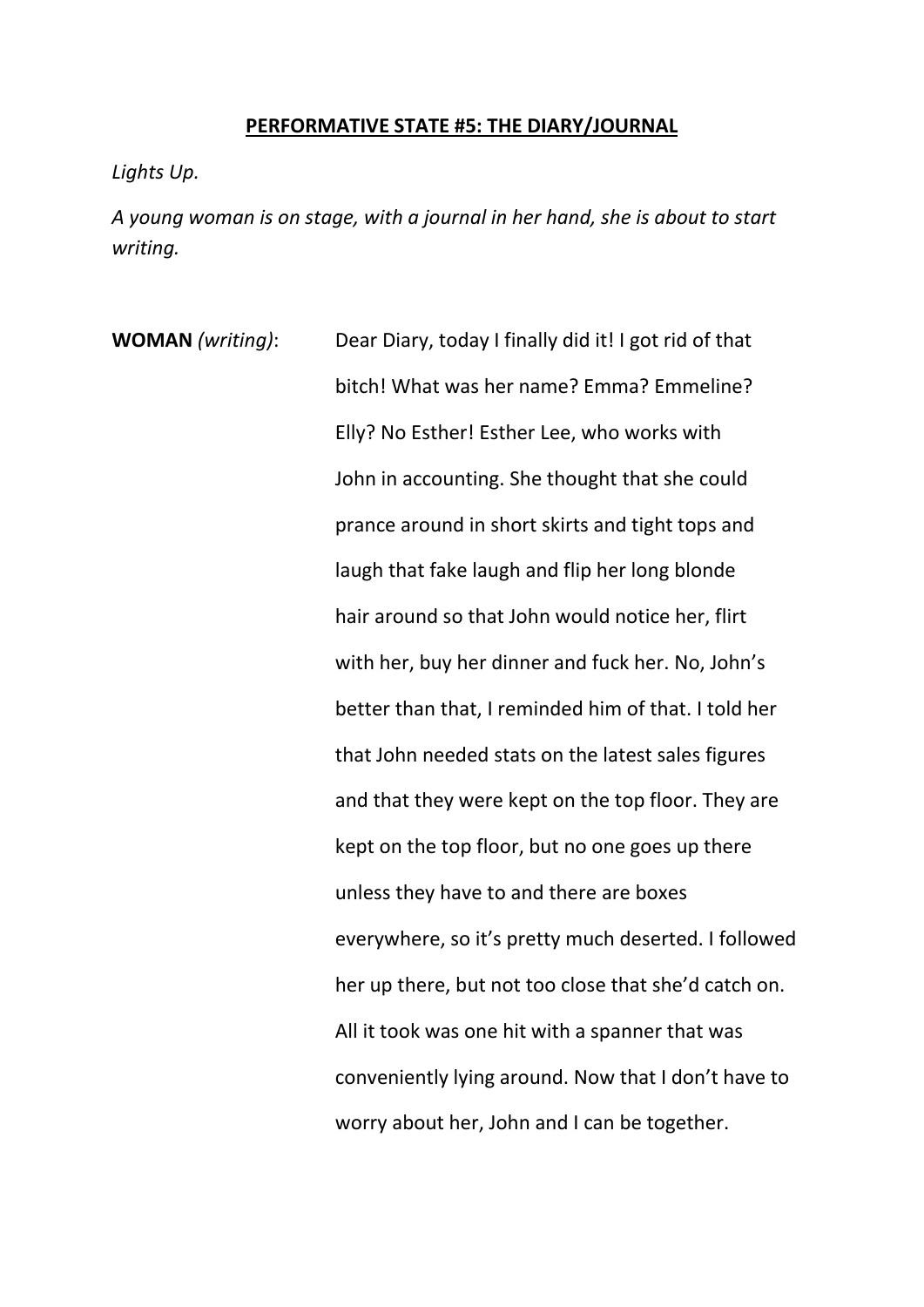*Woman sighs with a smile on her face and snaps the journal shut.*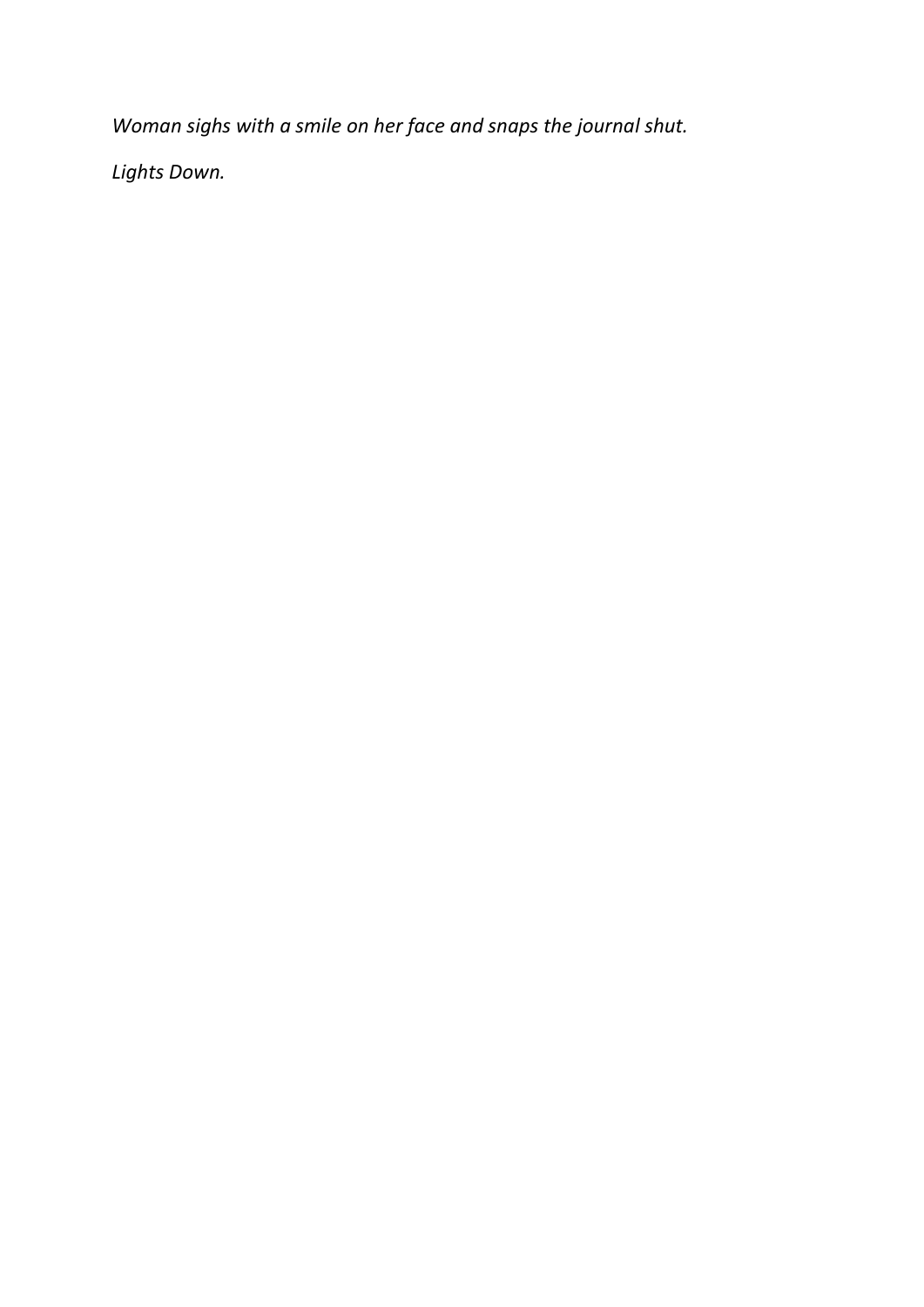#### **PERFORMATIVE STATE #6: THE LECTURE**

*Lights Up*

*A lecturer is standing at a podium addressing students.*

**LECTURER:** Good morning students. Welcome your first day of Stalking 101 where you will learn the basics of stalking potential lovers, selfish exes, bosses, old friends, the lovers of your exes and relatives. you will learn how to operate with stealth, how to memorise legal technicalities to avoid jail time for disobeying restraining orders, AVOs and any other judges' rulings or legal documents. You will receive your standard anti-anti-virus software to implant viruses and spyware onto your target's computer without detection. You will receive your stalking essentials and starter pack: binoculars, camouflage, disguises, necessary forged documents which includes passports, visas and currencies for every single country in the world, as well as unlimited boarding passes in case you need to make a speedy getaway. I would ask you all to introduce yourselves but I know every single one of your names, dates of births, and where you all live. I think that covers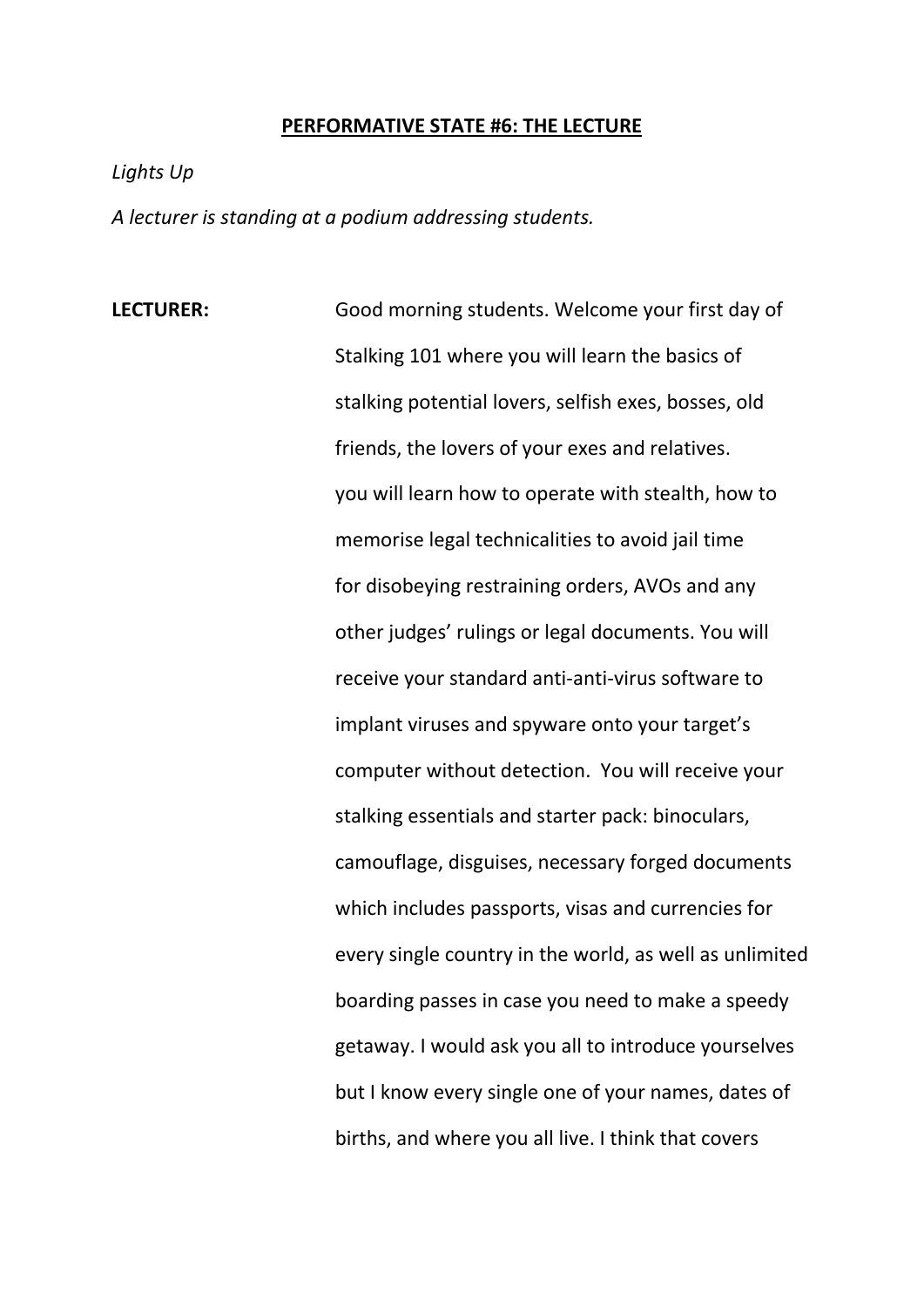everything for today, I'll see you all soon.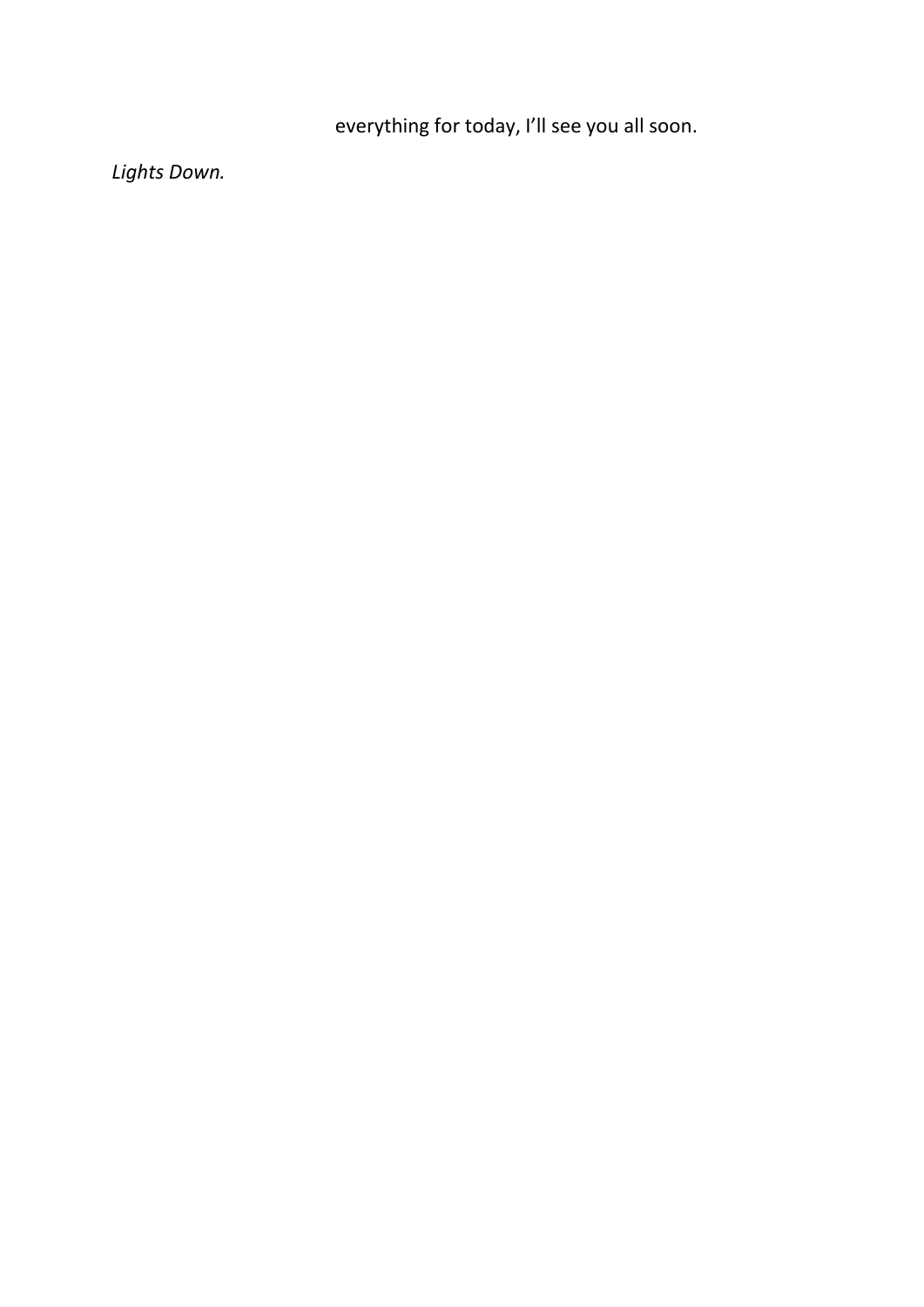# **PERFORMATIVE STATE #7: THE COMMERCIAL**

*Lights Up.*

*A woman is standing on the stage, behind a table, which has several different varieties of weight loss products on it, a bin is sitting next to the table.*

**WOMAN:** Do you want to lose weight? Feel better? Look good and be the healthy, beautiful, slim person you want to be. well, let me tell you it's not going to happen with—

*Woman picks up various weight loss products as she states their names*

CocoaSlim. Whilst these shakes are tasty and filled with chocolatey goodness, it's full of sugar and causes unwanted zits and diabetes—

*Woman throws CocoaSlim into the bin and picks AmazingLoss up.*

AmazingLoss, whilst its powder may form a ball in your stomach and make you feel full, as soon as it reaches your bowels, it'll clog you up like toilet paper in an old pipe and you'll need an enema to get it out.

*Woman throws AmazingLoss into the bin. Picks ForeverThin up.*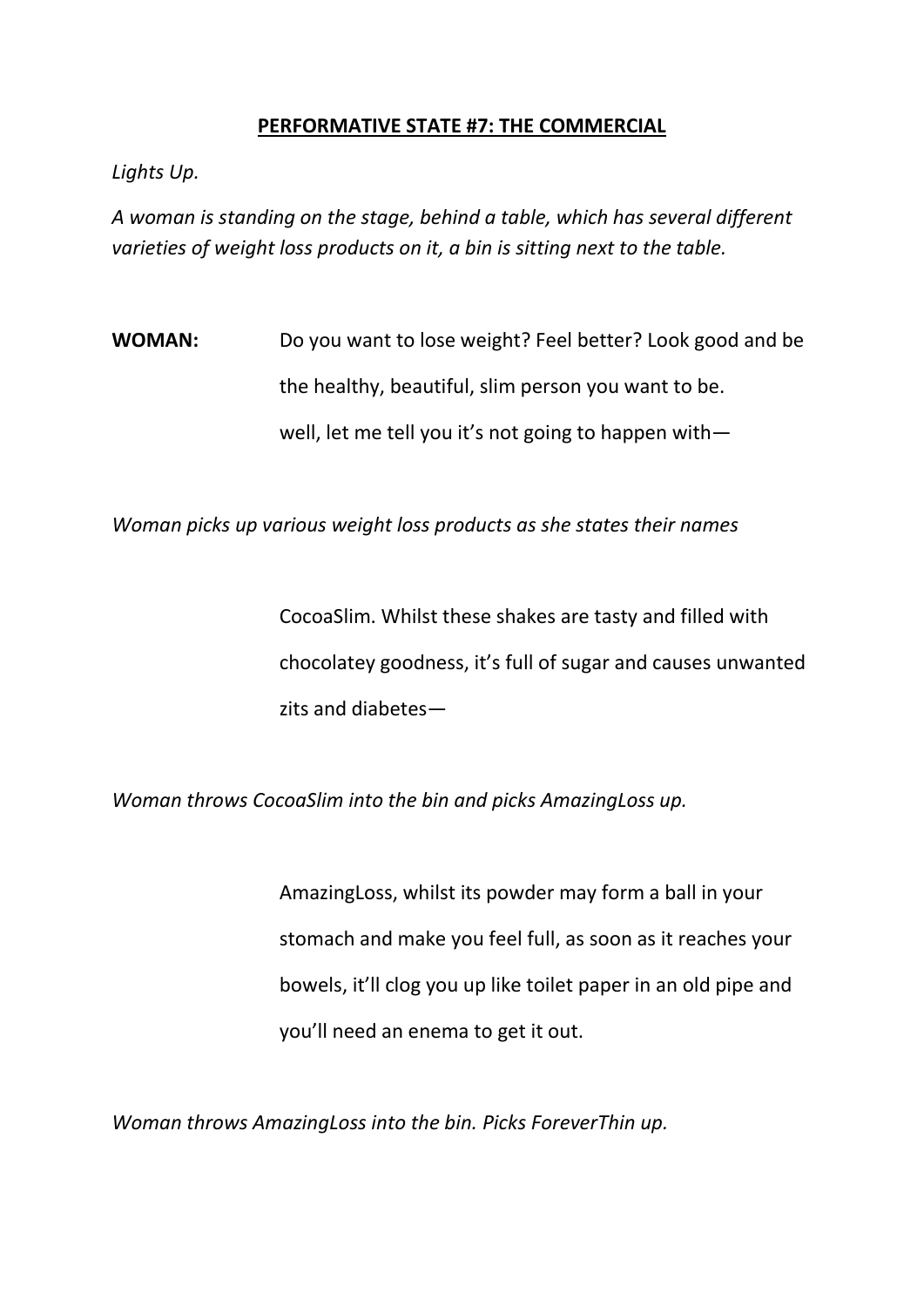ForeverThin. Forever my fat arse! Three days after drinking their celery shakes and eating the fat free, sugar free, tasteless cookies. You'll be binging as if it's your last meal.

*Woman throws ForeverThin into the bin.*

People, if you really want lose weight, feel better, Look good and be the healthy, beautiful, slim person you want to be, it's not going to happen with these products, however it can happen with these products—

*Woman picks up a box.*

a healthy dose of 'Reality'

*Woman puts 'Reality' box down and picks up another box.*

a 'healthy, well balanced diet with real food'

*Woman puts 'healthy, well balanced diet with real food' box down and picks up another box.*

and we can't forget our most popular product and old

fashioned way of 'getting off your arse and exercising'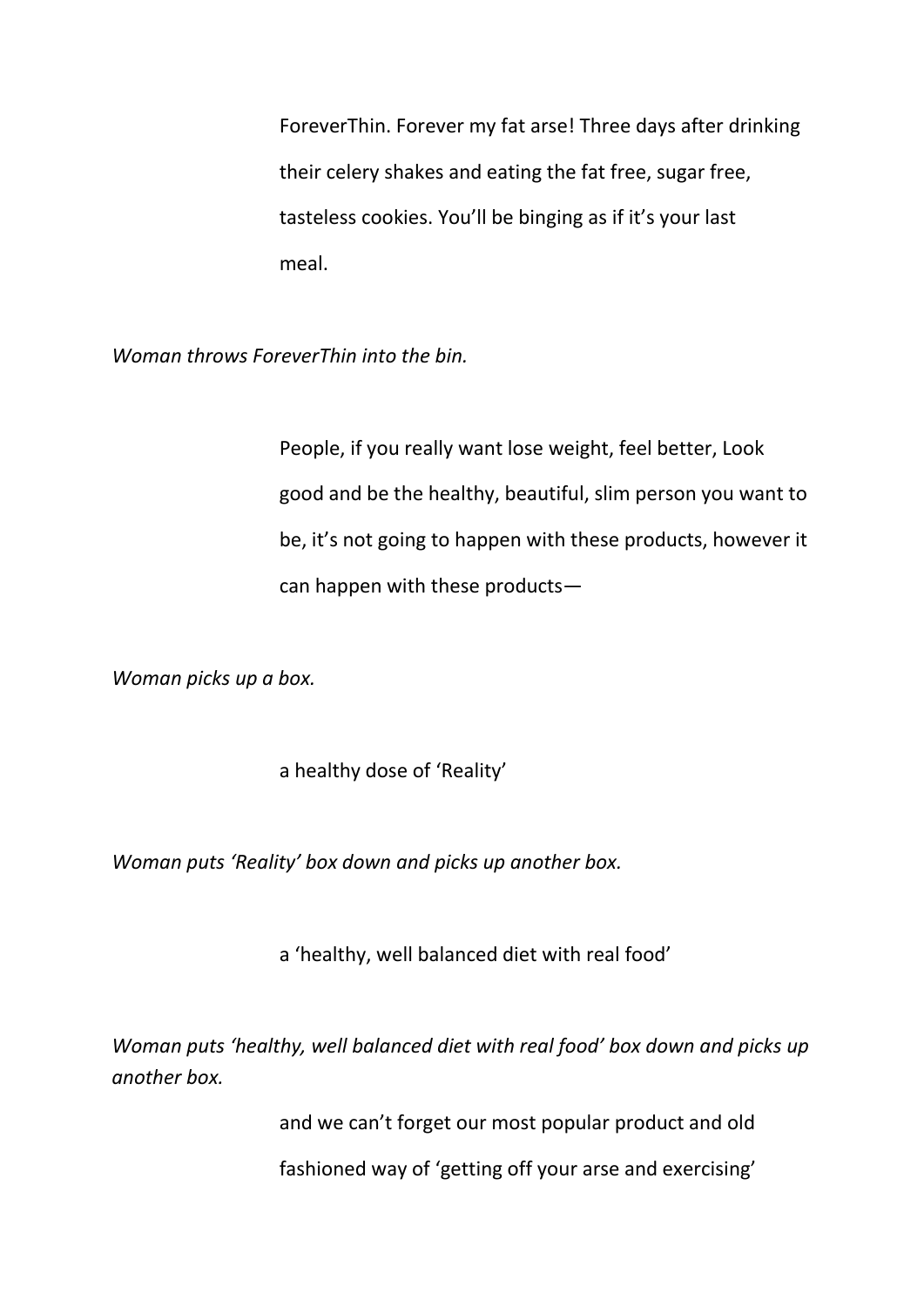*Woman puts 'getting off your arse and exercising' box down.*

a combination of all of these products will guarantee weight loss, a healthy and beautiful body and a happier you. There's no free trial or money guarantee or postage and handling. You don't pay with money, you pay with discipline, hard work and persistence. It's all up to you! So get going now!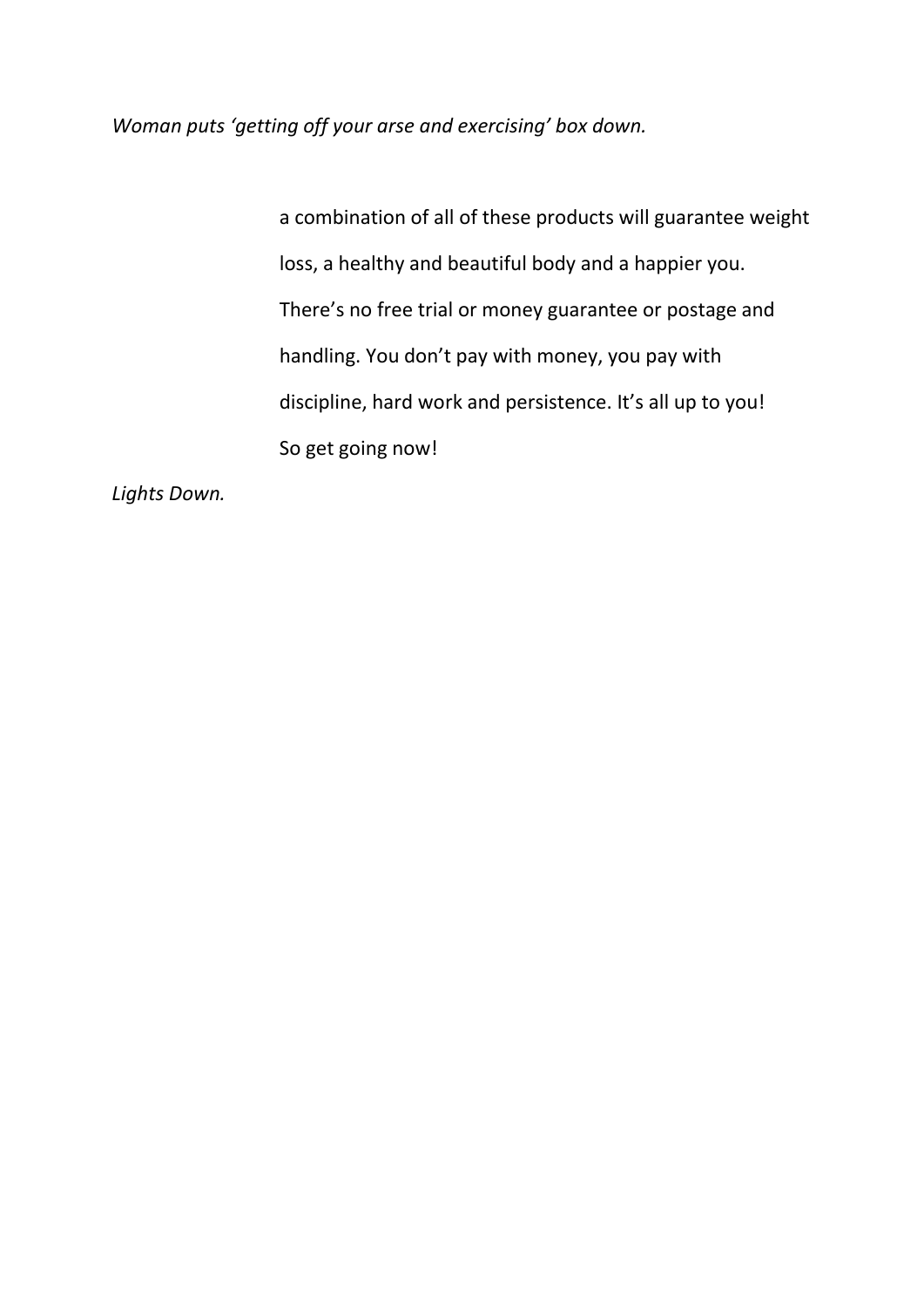#### **PERFORMATIVE STATE #8: INCOMPREHENSIBLE EXPLANATION**

#### *Lights Up*

*A woman is sitting at a desk, facing the audience.*

**WOMAN:** Mr Kay, please let me explain why I behaved that way at the Christmas party.

> There was a lot of cake and a lot of champagne and as you know it is the end of the year, obviously! But the end of the year is also a sore spot for me, as this time last year my boyfriend broke up with me and I comfort drink and it's totally not my fault! Frank handed me the shamps and told me to drink up! What else could I do? And that's why I sat on the photocopier and made a 100 copies of my tight, firm arse. I've been working out! I do squats every morning. And that's why Frank was groping me and that's why Gloria slapped him. Apparently Frank has a wandering eye, well obviously! And that's also why the photocopier has no paper in it, Shawn's the one who puts the paper in it, but he was way more pissed than I was! And sir, of course I don't strip for money! That's why I work here, but Frank and Shawn and the boys were cheering me on and I have been working out and I'm proud of my body, but of course, that was obviously the most inappropriate time to show it off!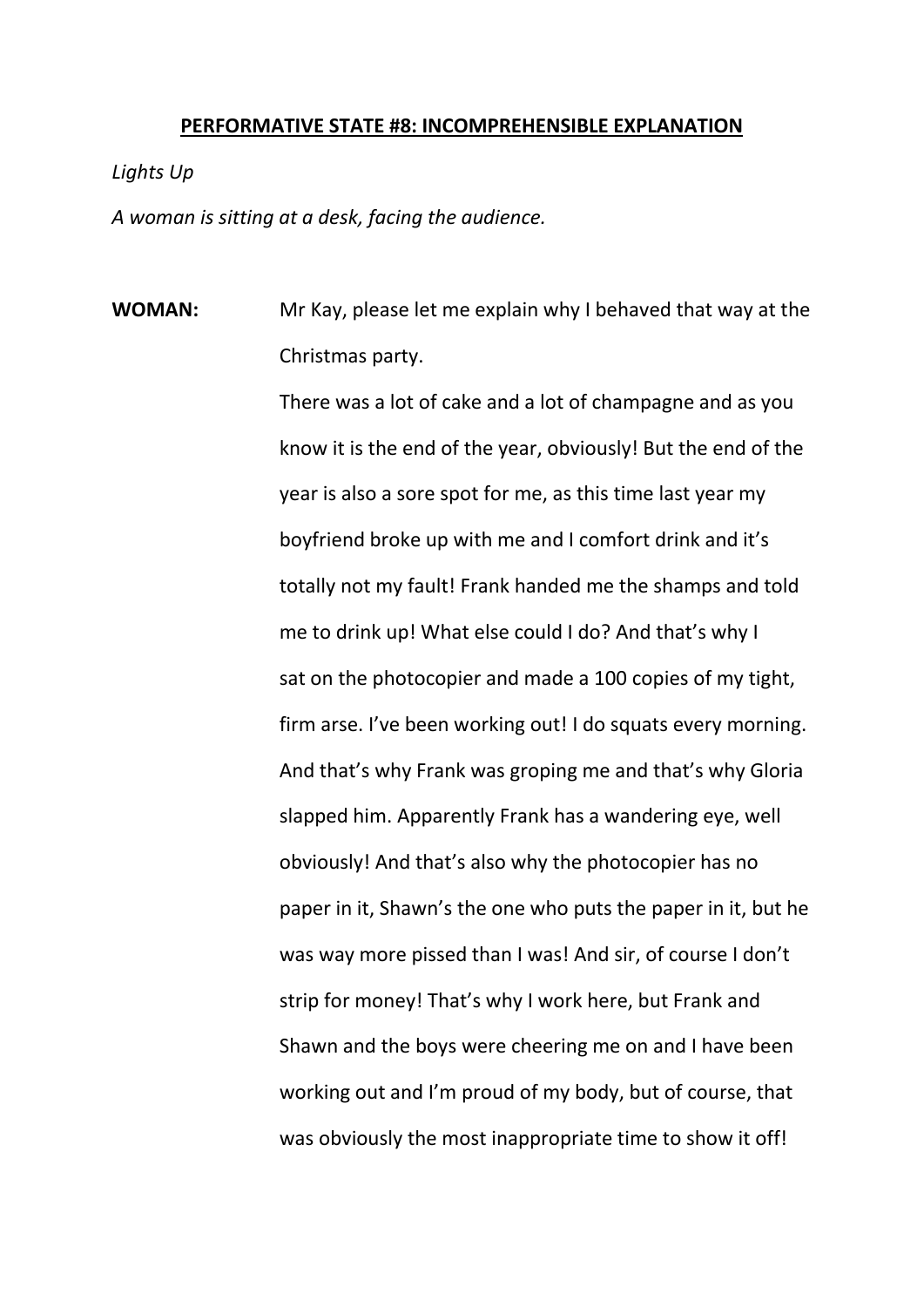and really, you should be asking, 'who the hell...I mean whose bright idea was it, to put a pole in the middle of conference room?' Why else would it be there? And that's why Gloria broke her hip, she was trying to follow my lead and she's not as limber as she use to be, obviously! Mr Kay, I was really really drunk! And people do crazy things when they're drunk, like putting wet shoes in the dryer because I didn't expect it to rain and I wanted to go to the gym the next day, and they were the only pair of joggers I had, or throwing my boyfriend's possessions out the window after having half a bottle of wine in ten minutes after he dumped me. But of course, I would never do things like that sober or during office hours.

Mr Kay, please, don't fire me, I really love my job, probably more than I love chocolate, actually no, I could never love anything or anyone more than chocolate, not even my jerky ex-boyfriend.

But none of that is important, Mr Kay, I do love my job, please don't fire me!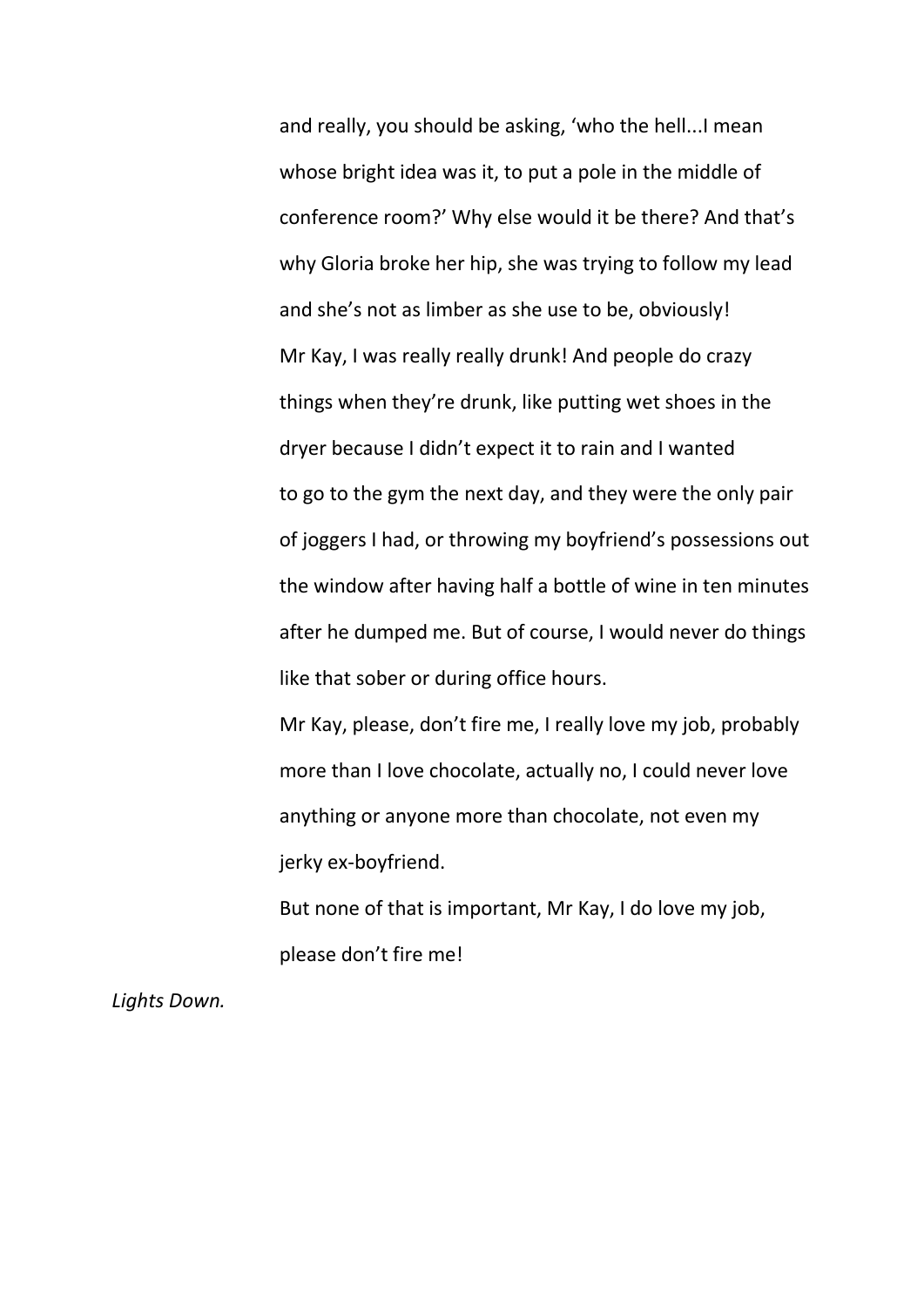#### **PERFORMATIVE STATE #9: THE PHONE CALL**

*The audience hears a phone ringing. Lights Up.*

**WOMAN:** Hello? Hi sweetie! Is this urgent? I'm in the middle of a board Meet—

> you had a party? Sweetie, your father and I repeatedly told you that you weren't allowed to throw a party, but we'll talk to you about that when we get home from Syd what do you need money for? What do you mean someone set the couch on fire? How? No, I'm not going to give you money, you broke the rules, you have a job, you'll pay for it! How did you lose your job?....Your boss was at the party! You slapped your boss! You were drunk! You're sixteen, how did you manage to get drunk? Who bought the drinks? Your brother! Your father and I will be talking to him too. What do you mean we can't talk to him? Why is he in the hospital? Why on Earth did he try to fly from the garage roof? How drunk was he?....Oh, he wasn't drunk, he tried ecstasy. I'm coming right home! Why won't I be able to get into the house!? The house burnt down! I thought you put the couch fire out! How did it spread to the rest of the house? You know what, you can tell me the rest of this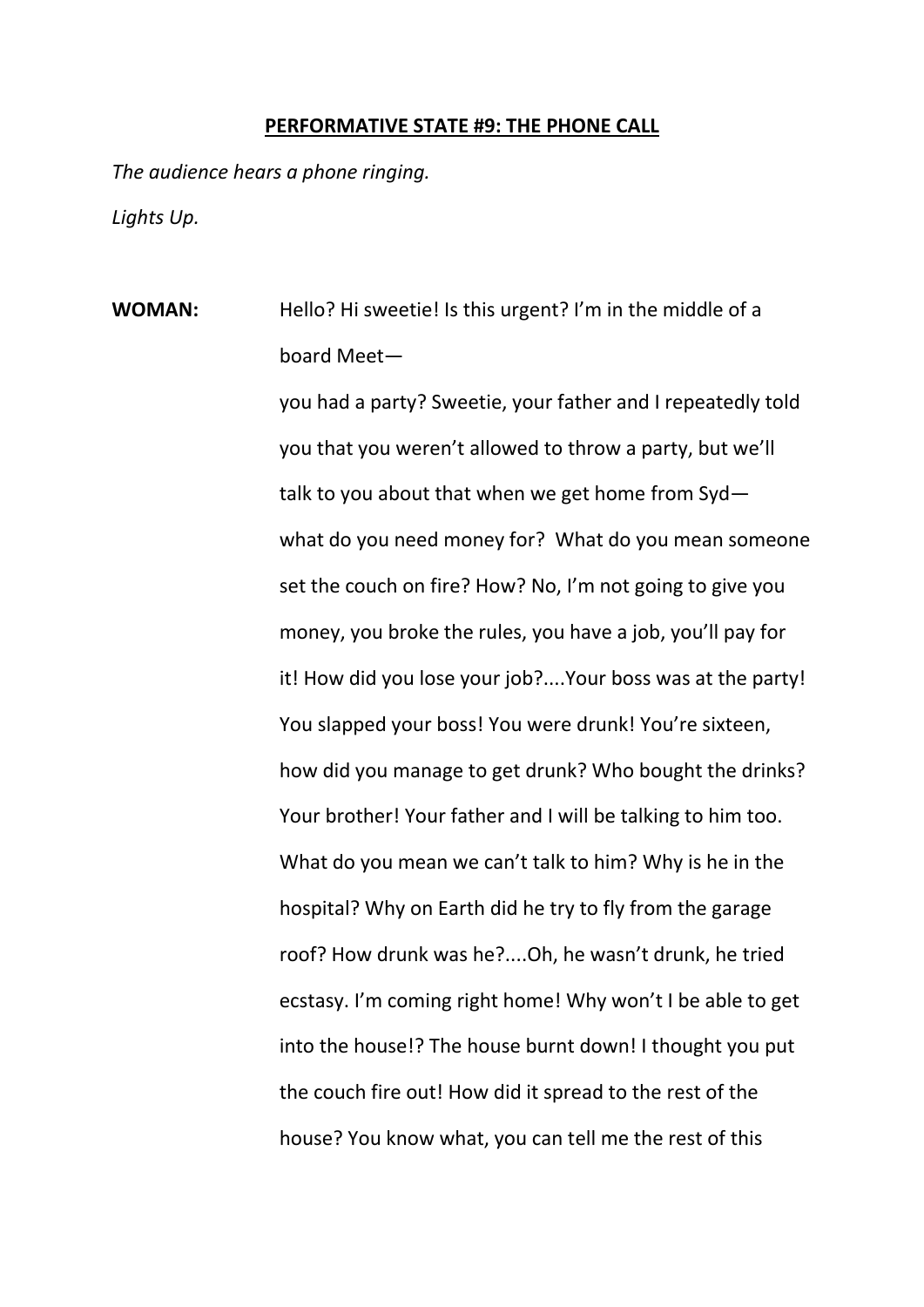# story when I get home, you're in major trouble, young lady!

*Woman hangs up, puts the phone in her pocket and exits.* 

*Lights fade down.*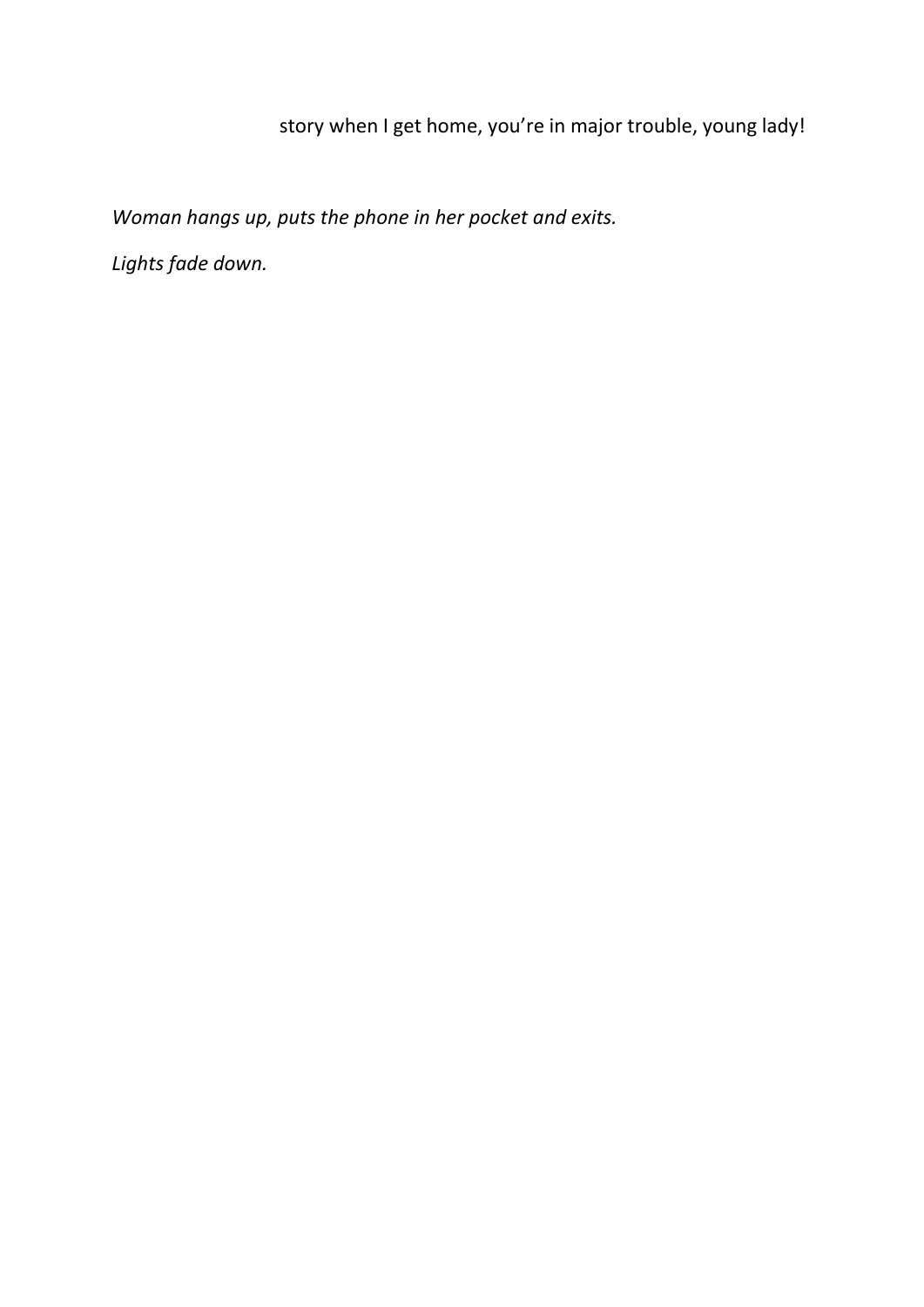#### **PERFORMATIVE STATE #10: THE PERFORMANCE**

#### *Lights Up*

*A woman is standing alone in her living room.*

**WOMAN:** Well students, today is your big day. After twelve years of studying, hard work and perseverance, you are now graduates and have finished the journey of schooling. one door of your life has closed and another one is opening. You are all adults now, you will have to learn to survive on your own and depend less on your parents as one day, they will depend on you. You will go out into the world, get jobs, prove yourselves, carve your career paths and one day find love, get married and raise your own children and put them through school and emphasise to them how important studying, hard work and perseverance is to succeed in school and in life.

> You can now do whatever you want in your life, life is short make you live it to the full and don't take it for granted.

*Woman's husband sticks his head through the doorway with gloves on which are soaked in detergent bubbles, he is holding a dinner plate in his hand.*

**HUSBAND**: That's a nice speech, it's a little bleak though. **WOMAN**: I'm just being honest with them. *(sighs)* I'll rewrite it.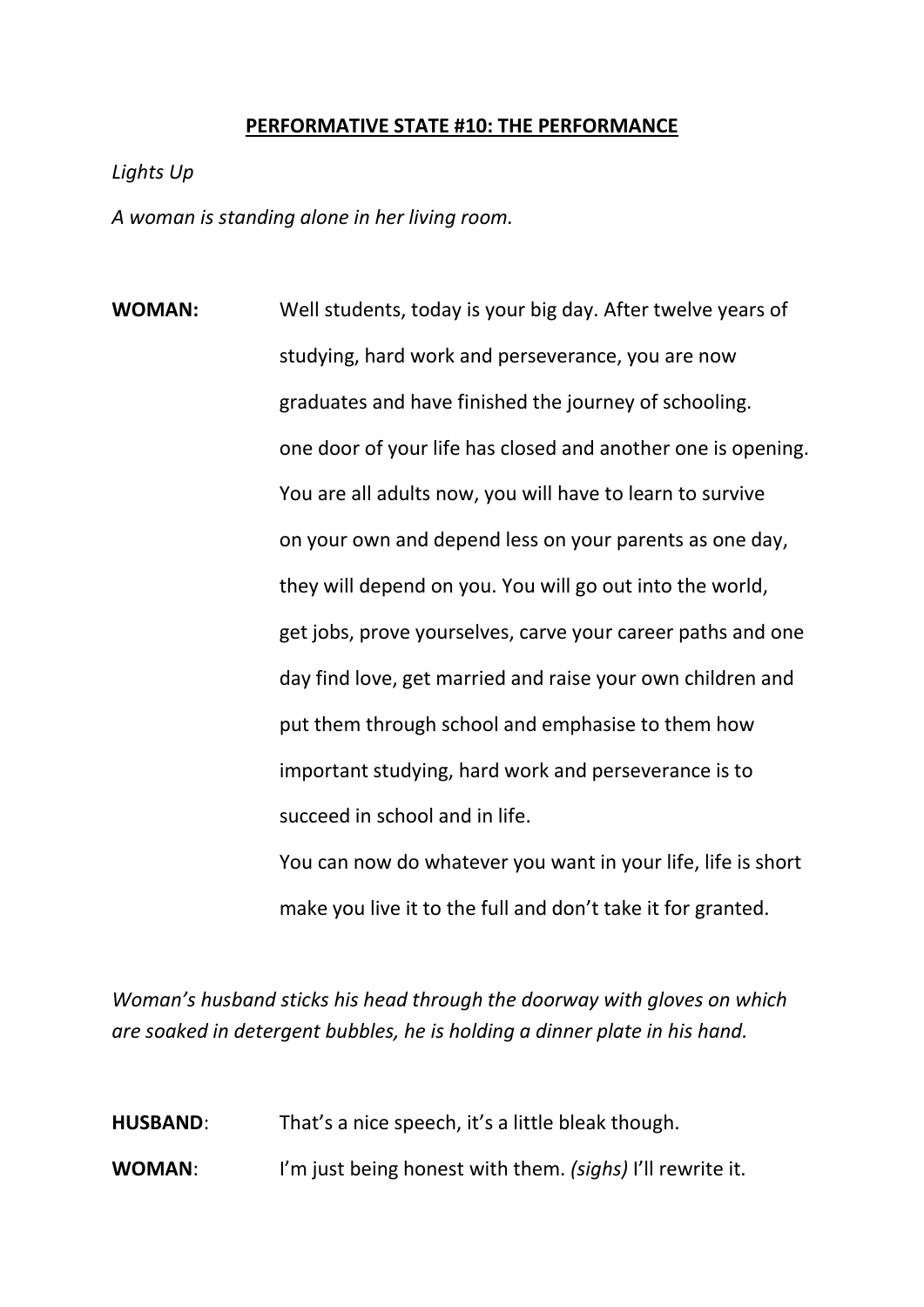*Woman exits the living room. Lights Down.*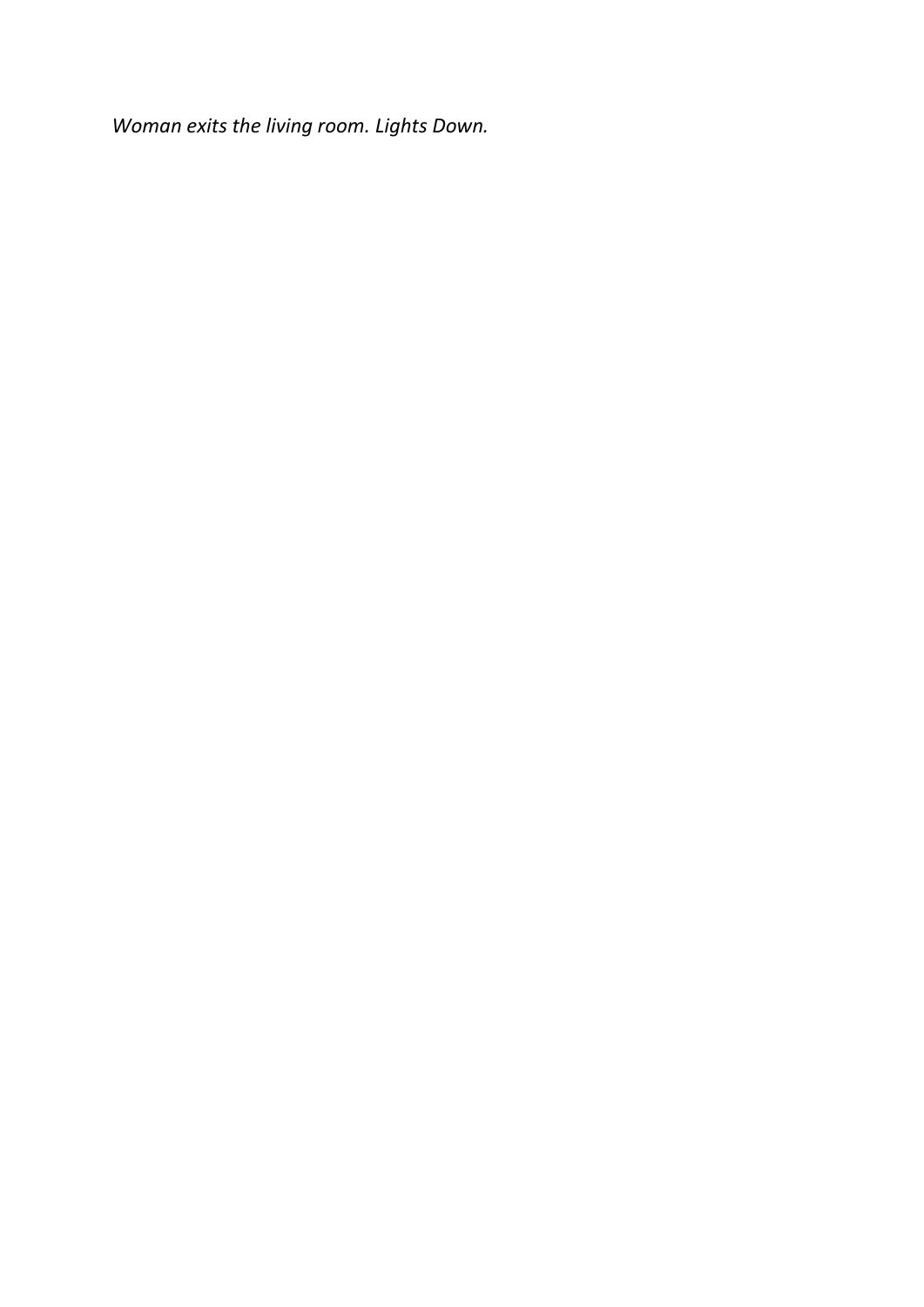## **PERFORMATIVE STATE #11: THE INTERVIEW**

*Lights Up.*

*A TV Host and her interviewee are sitting together, facing the audience.*

**TV HOST:** Welcome back. This morning we are joined by weight loss guru Jessica Harders who managed to lose forty kilograms in six months and went on to create her own weight-loss diet simply titled, '*The Jessica Harders diet.'* In order to help others achieve their weight loss dreams. Welcome to the show Jessica.

**JESSICA:** Thank you Terri, it's great to be here.

- **TV HOST:** So, what lead to you making the decision to lose weight?
- **JESSICA:** I was always in denial about my weight and when I went shopping, I would just keep getting the next size up without thinking, like I was on autopilot. Then I went to a friend's wedding and I was the biggest bridesmaid there and I hated how good the other bridesmaids looked and so the next day I went on a diet.

**TV HOST:** And what did that diet consist of? **JESSICA:** Very little, I had to be strict. For breakfast I would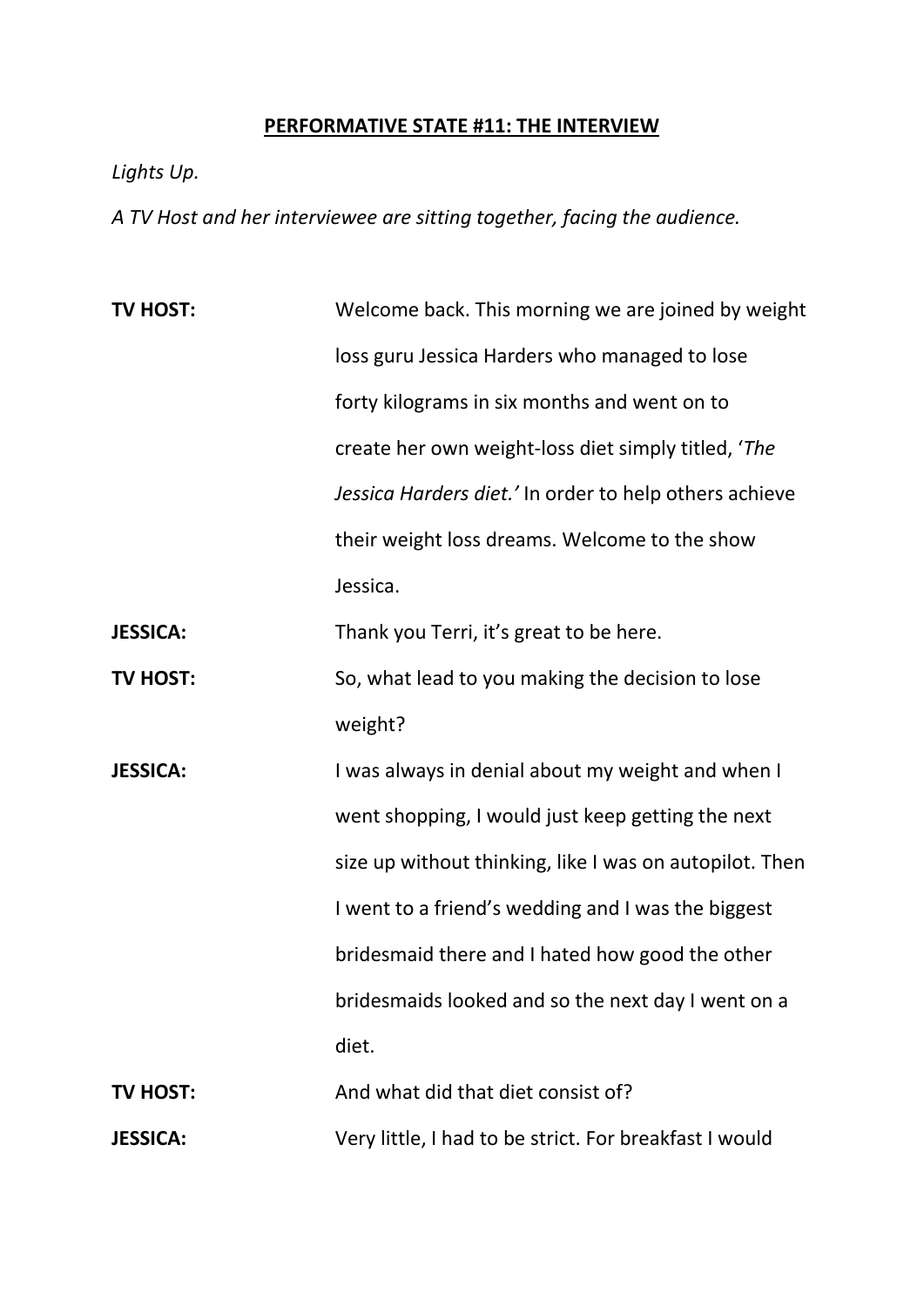have a chocolate and berry shake, for lunch I would have wheatgrass shots and a handful of nuts and for dinner I would have a red capsicum.

**TV HOST:** Wow, that sounds very strict, how did you manage to stay so disciplined?

**JESSICA:** Pure willpower and I would just remind myself of how good I would look once I reached my goal.

**TV HOST:** Pure willpower. That's interesting considering a friend of yours revealed to our producers that you had what she called 'midnight binges.' Would you like to comment on that?

**JESSICA:** No I wouldn't, but I will say that I won't be friends with that person anymore.

**TV HOST:** Was your diet recommended by a nutritionist and/or dietician?

**JESSICA:** No, I created it.

**TV HOST:** You came up with it all by yourself?

**JESSICA:** Yes I did.

**TV HOST:** That's interesting because I found a similar diet on the internet called the 'Gretchen Richards diet' which would cause Irritable Bowel Syndrome and acne in people that would try the diet. And nutritionists and dieticians are also telling their patients to not try the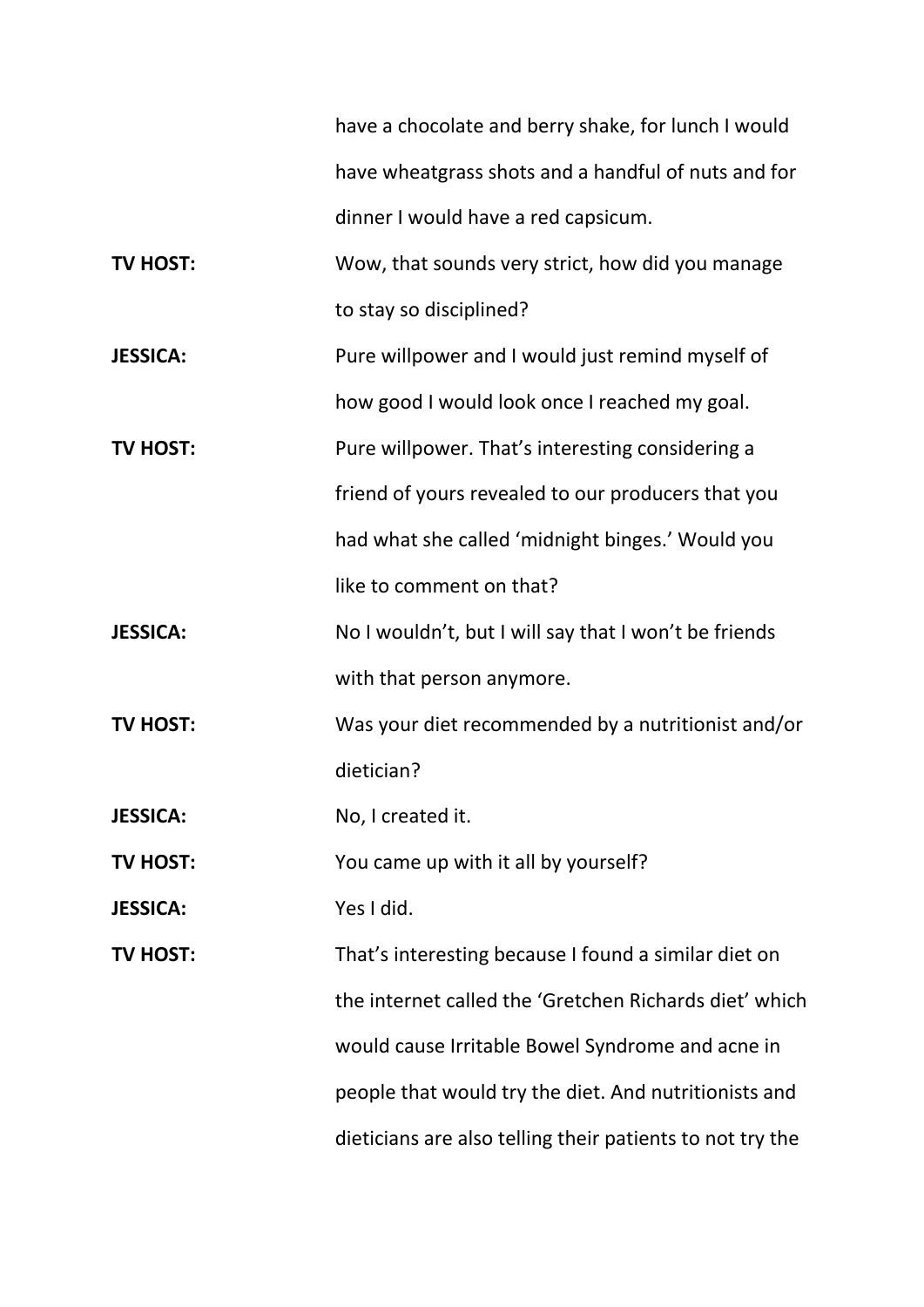diet unless they were willing to ruin their stomachs. would you like to comment?

**JESSICA:** My diet is purely my own creation. And some diets are similar to others. It's a coincidence.

**TV HOST:** Jessica, your diet has been on the market and on the internet for months, exactly how much money have you made?

**JESSICA:** I'm...I'm not really sure.

**TV HOST:** Our sources have told us that your diet has made close to two million dollars in the last six months and by the end of the financial year, it's estimated that you will make a profit of about six million dollars. that's quite a fortune.

**JESSICA:** Where are you going with this?

**TV HOST:** I would just like to know how you can pawn off a ridiculous diet to the public that doesn't work and endangers people's health, make an even more ridiculous profit and sleep at night? **JESSICA:** I don't have to prove myself to you, and I don't have

to take this.

*Jessica pulls of the lapel microphone on her blouse, gets off the chair and begins to exit.*

**TV HOST:** How did you really lose weight Jessica?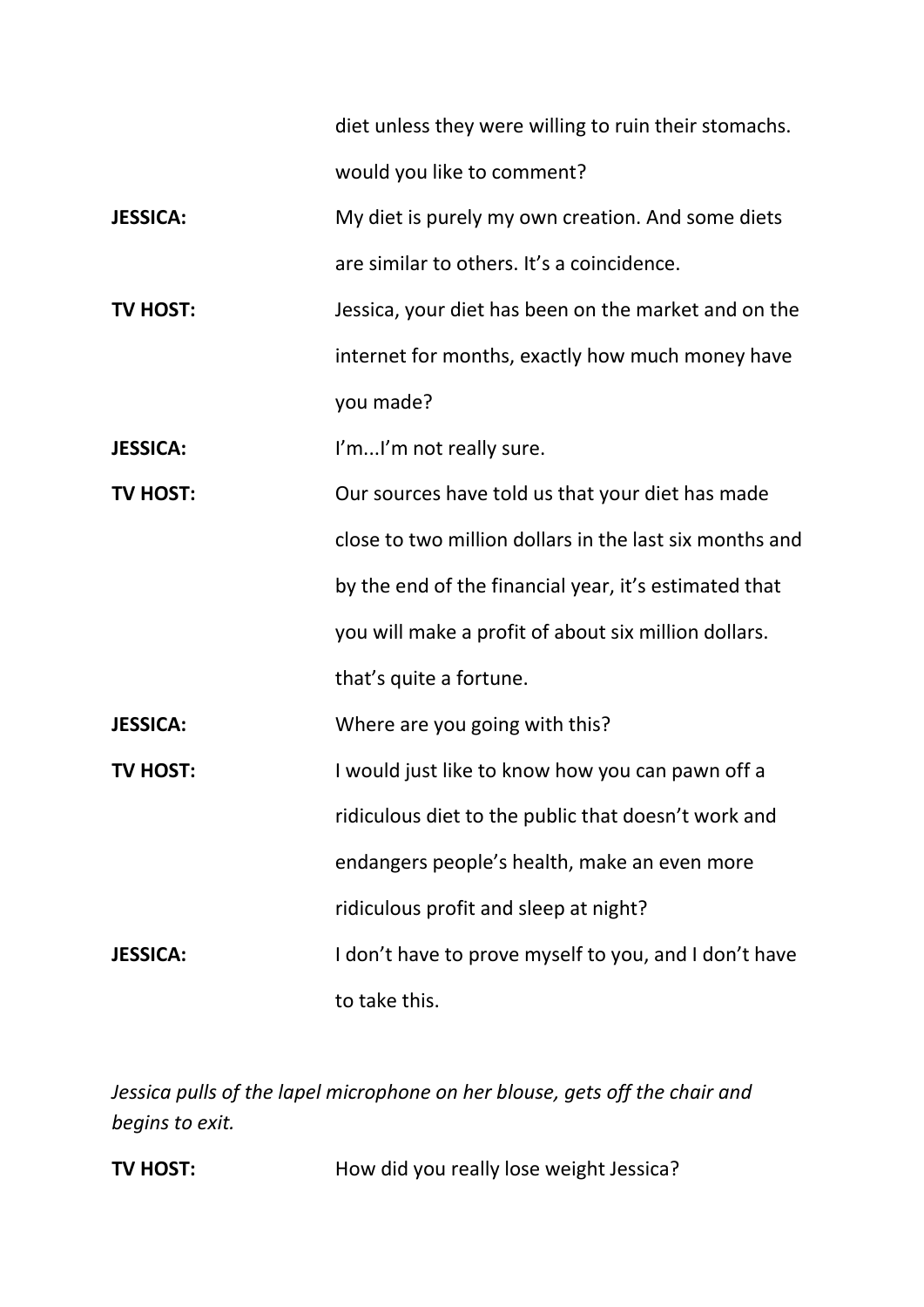**JESSICA** *(offstage):* Screw you!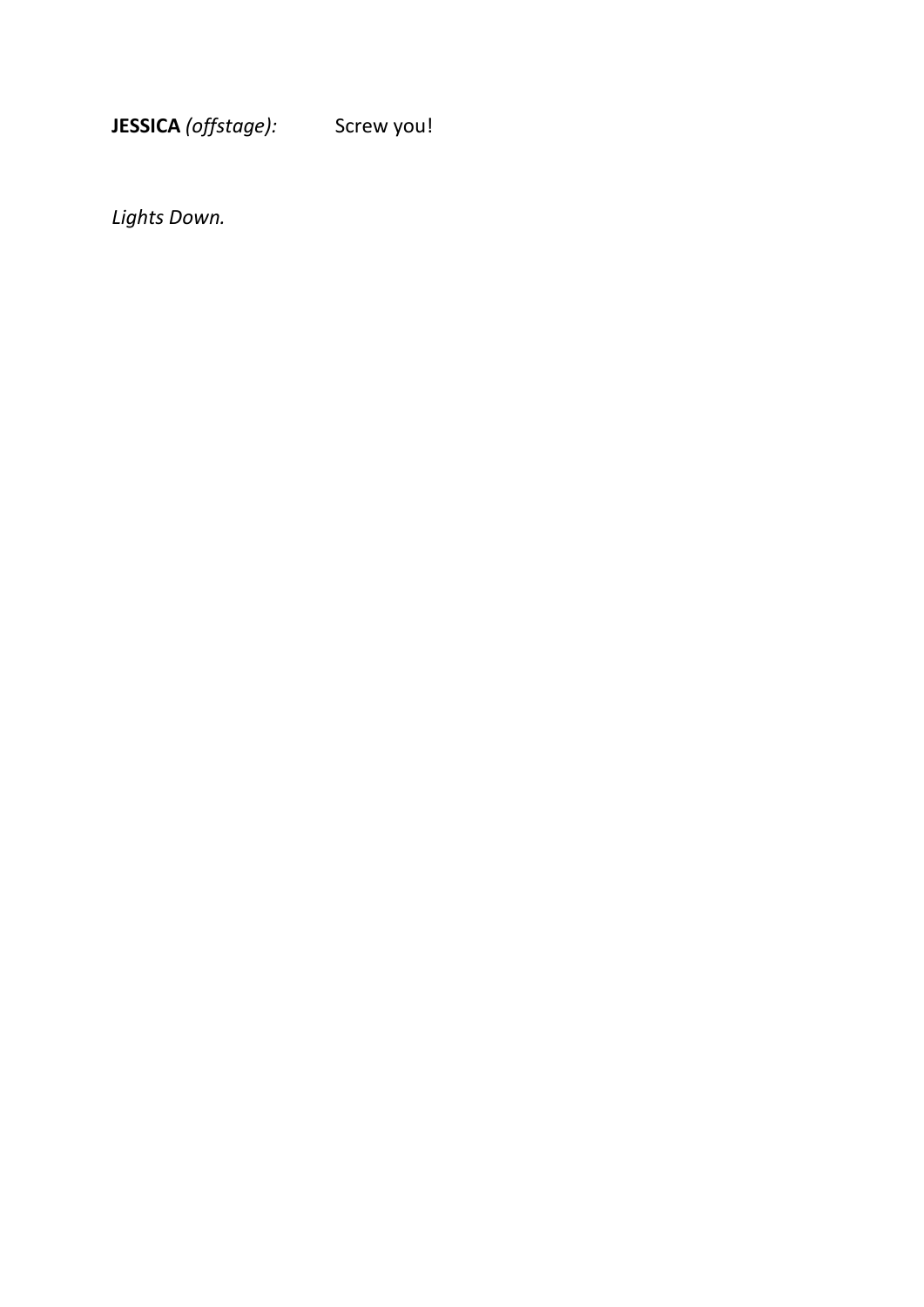# **PERFORMATIVE STATE #12: THE INTERRUPTED FORM**

# *Lights Up.*

*Two teenage girls; Ella and Lindsay are in the chocolate aisle of a supermarket.*

| ELLA:           | I'm gonna take it.           |
|-----------------|------------------------------|
| <b>LINDSAY:</b> | You're really gonna take it? |
| ELLA:           | Yeah, I'm gonna take it.     |
| <b>LINDSAY:</b> | You're crazy!                |
| ELLA:           | That's what they tell me.    |
| <b>LINDSAY:</b> | But that's stealing!         |
| ELLA:           | So what!?                    |

*A fire alarm goes off, Ella takes a chocolate bar. Both Ella and Lindsay run out of the aisle.*

**LINDSAY:** I'm gonna take it. ELLA: You're really gonna take it? **LINDSAY:** Yeah, I'm gonna take it. **ELLA:** You're crazy! **LINDSAY:** That's what they tell me. **ELLA:** But that's stealing! **LINDSAY:** So what!?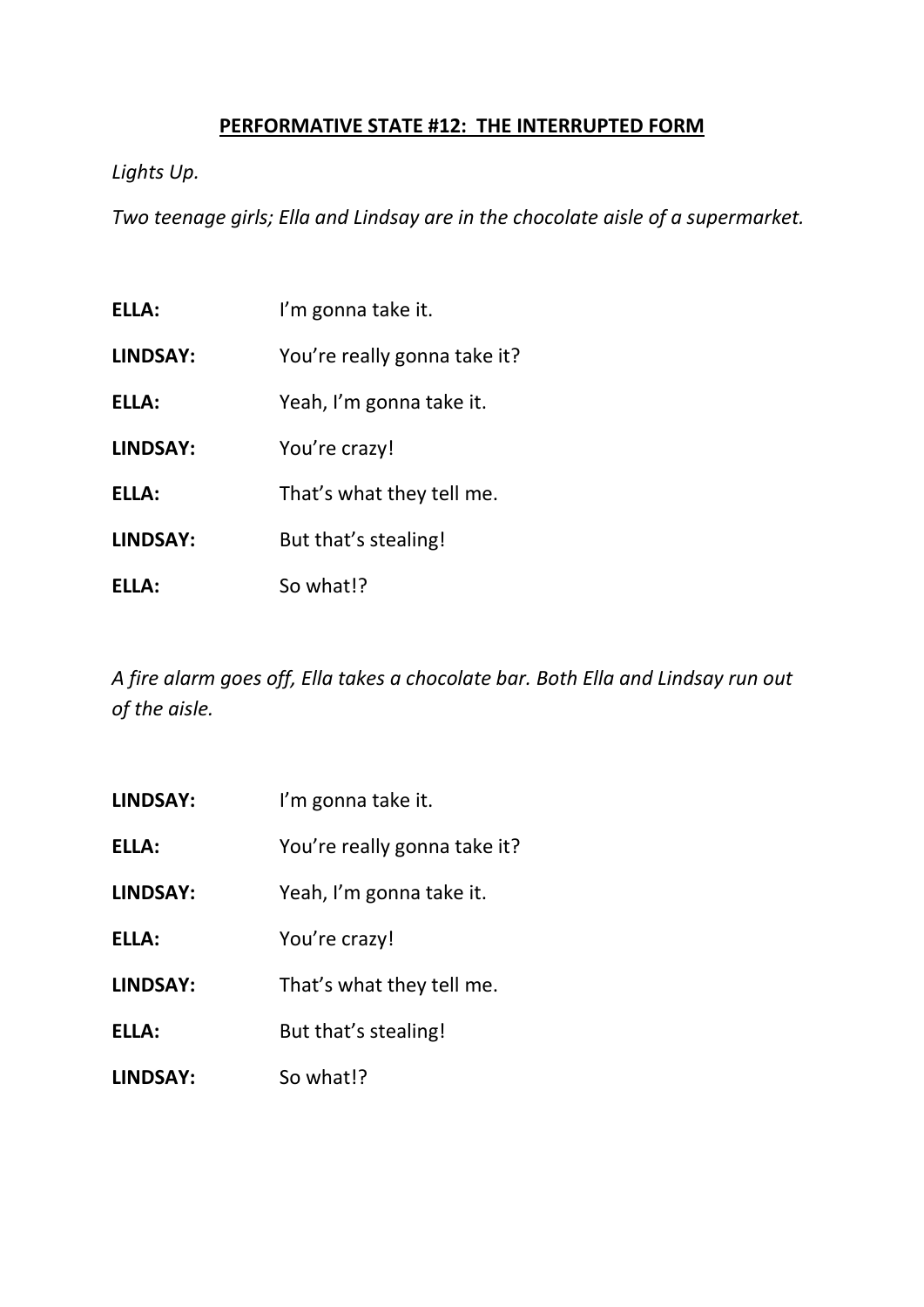*A fire alarm goes off, Lindsay takes a chocolate bar. Both Lindsay and Ella run out of the aisle.*

| ELLA:           | I'm gonna take it.                           |
|-----------------|----------------------------------------------|
| <b>LINDSAY:</b> | You're really gonna take it?                 |
| ELLA:           | Yeah, you should take one too.               |
| <b>LINDSAY:</b> | I'm not gonna take a chocolate bar.          |
| ELLA:           | You said that you haven't eaten in two days. |
| <b>LINDSAY:</b> | That doesn't mean I should steal.            |
| ELLA:           | How else are you gonna get to eat?           |
| <b>LINDSAY:</b> | That's true.                                 |

*A fire alarm goes off. Both Ella and Lindsay take a chocolate bar and run out of the aisle.*

| <b>LINDSAY:</b>  | I'm gonna take it.                           |
|------------------|----------------------------------------------|
| ELLA:            | You're really gonna take it?                 |
| <b>LINDSAY:</b>  | Yeah, you should take one too.               |
| ELLA:            | I'm not gonna steal a chocolate bar.         |
| <b>LINDSAY:</b>  | You said that you haven't eaten in two days. |
| ELLA:            | That doesn't mean I should steal.            |
| <b>LINDSAY:</b>  | How else are you gonna get to eat?           |
| ELLA:            | Yeah that's true.                            |
| <b>EMPLOYEE:</b> | Yous won't be taking anything.               |